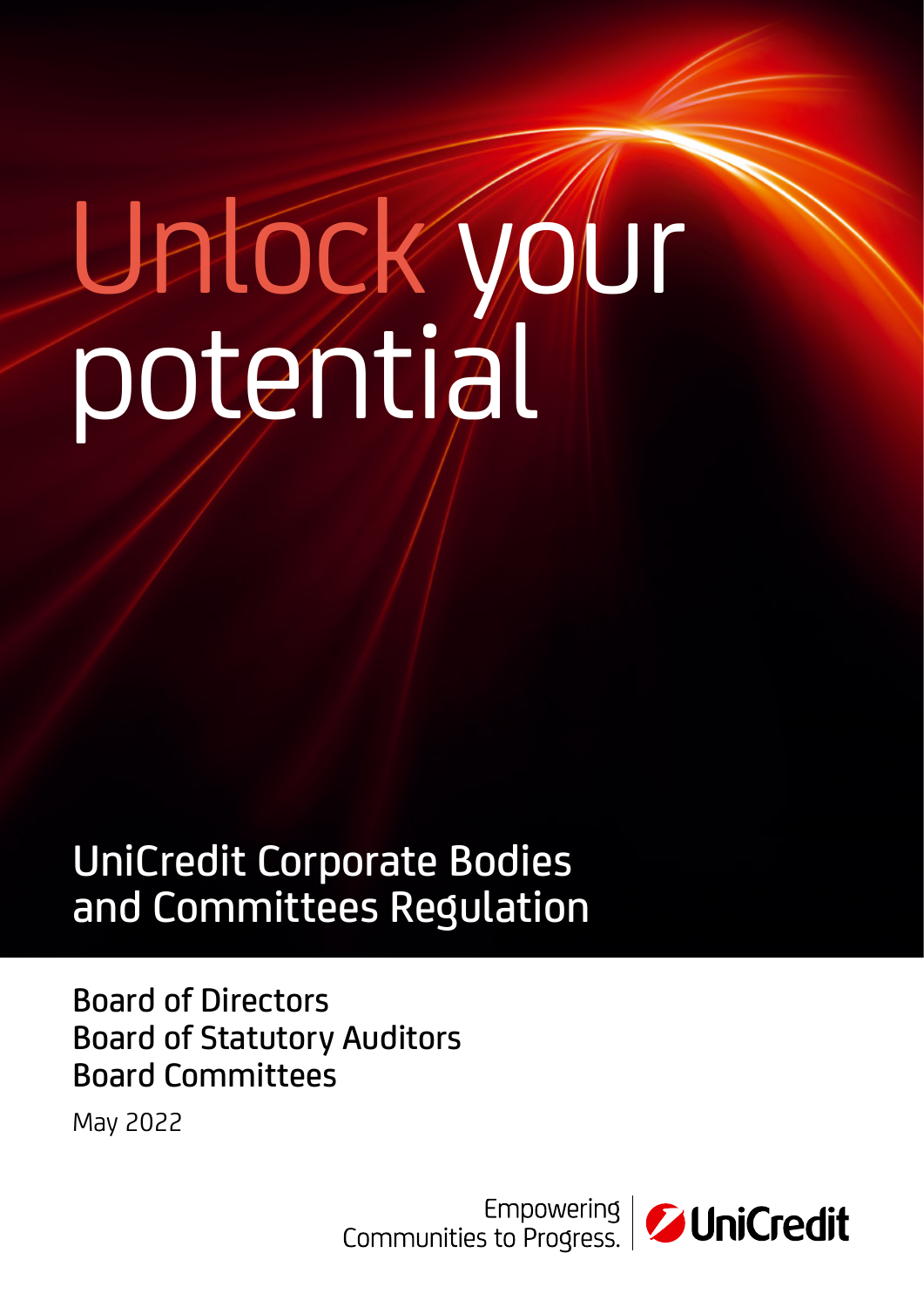# Index

| Introduction                                    | 3  |
|-------------------------------------------------|----|
| 1. Board of Directors                           | 4  |
| 1.1 Composition                                 | 4  |
| 1.2 Operations                                  | 4  |
| 1.3 Confidentiality                             | 5  |
| 1.4 Competencies                                | 5  |
| 1.5 The role played by the Chair                | 10 |
| 1.6 Quorum and resolution-making majorities     | 10 |
| 1.7 Self-assessment process                     | 11 |
| 2. Board Committees                             | 12 |
| 2.1 Internal Controls & Risks Committee         | 13 |
| 2.2 Corporate Governance & Nomination Committee | 14 |
| 2.3 ESG Committee                               | 15 |
| <b>2.4 Remuneration Committee</b>               | 15 |
| 2.5 Related-Parties Committee                   | 16 |
| 3. Board of Statutory Auditors                  | 18 |
| 3.1 Composition                                 | 18 |
| 3.2 Operations                                  | 18 |
| 3.3 Confidentiality                             | 19 |
| 3.4 Competencies                                | 19 |
| 3.5 The role played by the Chair                | 20 |
| 3.6 Quorum and resolution-making majorities     | 21 |
| 3.7 Self-assessment process                     | 21 |
| 4. Information flows                            | 22 |
| <b>Annexes</b>                                  |    |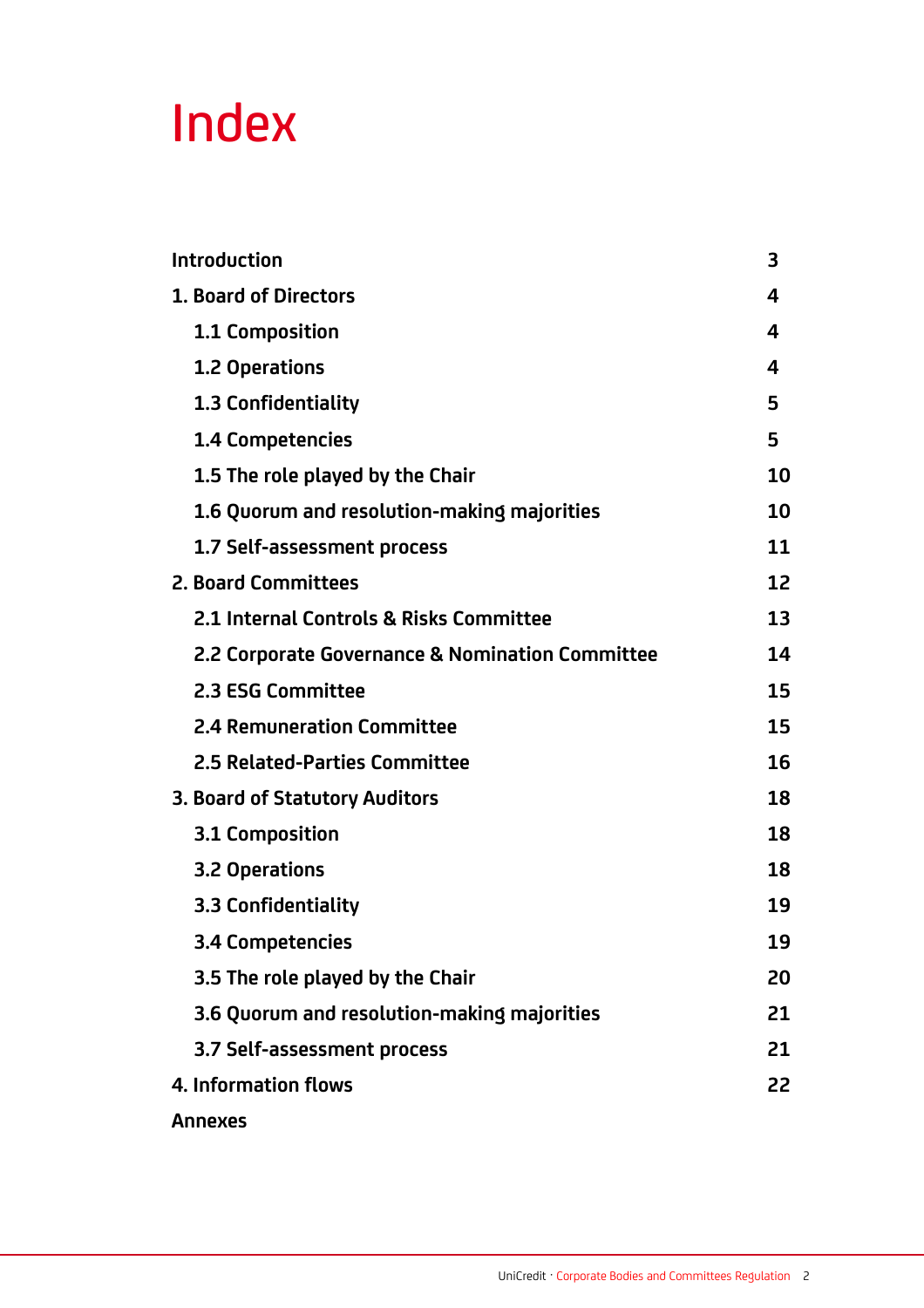# Introduction

This Regulation (the "Regulation") governs how the UniCredit ("Company" or "Bank") Corporate Bodies and Board Committees function, their competencies, and information flows to them, in compliance with law, regulations and the Articles of Association, incorporating the principles and criteria established under the Italian Corporate Governance Code.

The Corporate Bodies to which the Regulation applies are: the Board of Directors and the Board of Statutory Auditors. Regulations regarding the CEO and the General Manager (if appointed) may be found in the UniCredit S.p.A. Organizational Book, while the discipline of the Supervisory Body pursuant to the Legislative Decree no. 231/2001 may be found in the "Organization and management [model of UniCredit S.p.A. pursuant to Italian legislative decree](https://www.unicreditgroup.eu/content/dam/unicreditgroup-eu/documents/en/governance/supervisory-body/Organization-and-Management-Model-of-UniCredit-S.p.A.pdf)  [231/01](https://www.unicreditgroup.eu/content/dam/unicreditgroup-eu/documents/en/governance/supervisory-body/Organization-and-Management-Model-of-UniCredit-S.p.A.pdf)".

The Regulation is published on the Company's website.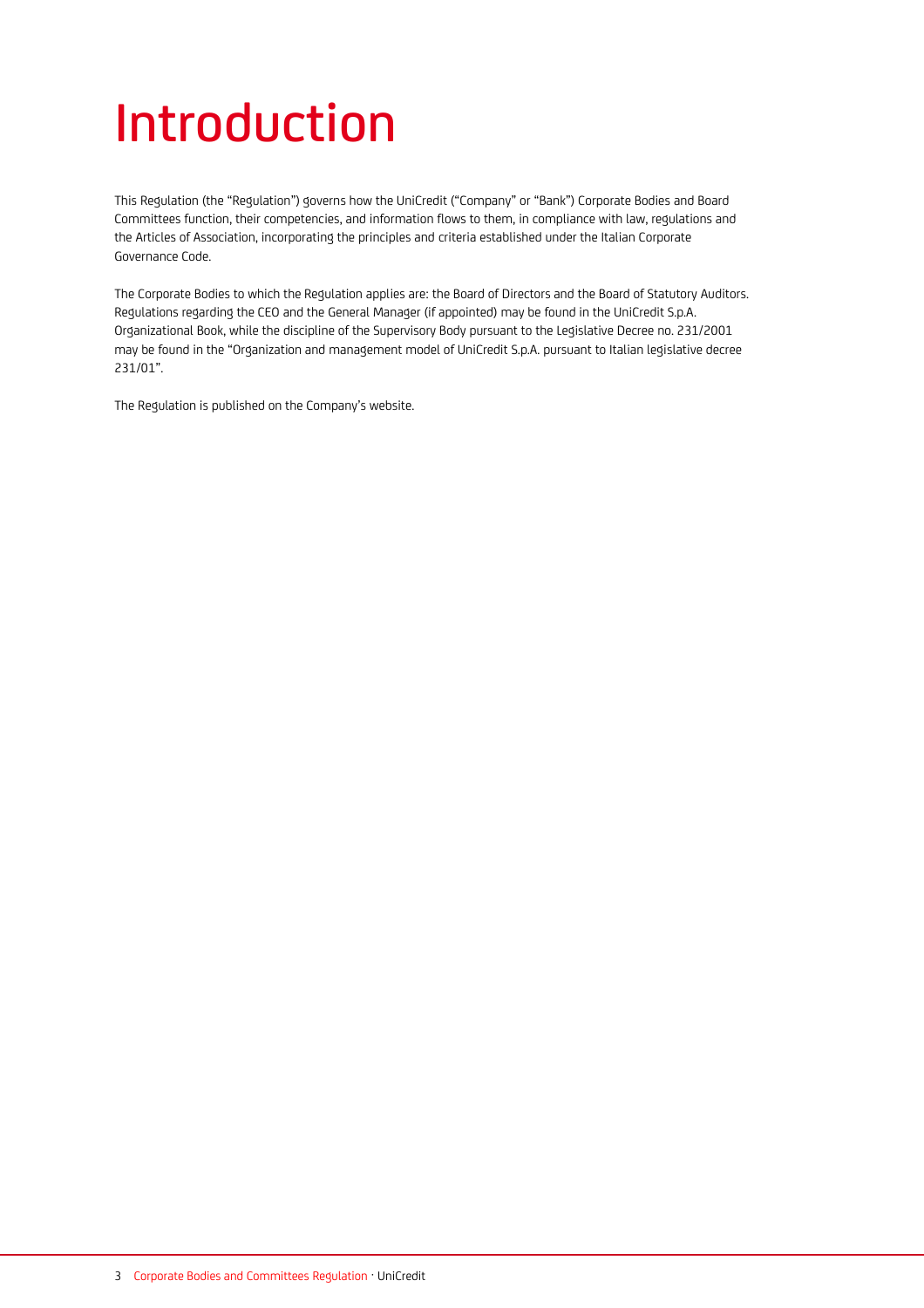# Board of Directors

# **1.1 Composition**

Pursuant to the Articles of Association, the UniCredit Board of Directors (the "Board") may number between 9 and 24 members ("Directors"), whose term in office is set at three financial years, or shorter if so established at the time of their appointment. The Board's term of office expires on the date of the Shareholders' Meeting convened to approve the financial statements for the last financial year of the term.

In application of the provisions contained in Bank of Italy Circular no. 285 dated 17 December 2013, Supervisory Provisions for banks ("Circular no. 285"), more than 15 members may be appointed to a Board after conducting an in-depth assessment of whether or not it is appropriate.

Without prejudice to compliance with limits on the number of posts directors may hold, Directors may accept a position on the Board if they believe they can dedicate the time necessary to diligently perform their duties, taking into account, among other things, the number of posts they hold in other companies or entities (including non-Italian ones). Based on information submitted by the Directors, the Board, in its report on corporate governance and ownership structure, annually discloses any directorships or auditor positions held by the Directors in national and foreign companies listed on regulated markets as well as in financial services companies, banks, insurance companies or other large companies.

In order to ensure that the Board functions properly, the Board of Directors has established requirements UniCredit Directors must possess, in addition to those envisaged under applicable legal provisions, and the number of posts they may hold in other companies, as illustrated in the document entitled "*Qualitative and quantitative composition of the UniCredit S.p.A. Board of Directors*", which is published on the UniCredit website.

All members of Board of Directors act with full independence of mind as well as with awareness of the duties and rights inherent in their position, in the interest of a sound and prudent management of the Bank and in compliance with the law and any other applicable regulations, according to the terms and conditions set forth in Annex (sub-F).

The Directors, during their term in office, promptly inform the Company as to any appointment or termination and provide any information useful for determining the fulfillment of the requirements as laid down by current legal provisions, by the Articles of Association and by the Italian Corporate Governance Code.

# **1.2 Operations**

Directors act and resolve in an informed manner and with independent judgment, pursuing the Bank's overall interest regardless of the shareholders who voted for them or the list from which they were drawn, in pursuit of the primary objective of creating value for shareholders. In fulfilling their duties, Directors also take into account directives and policies set for the UniCredit Group, and the benefits generated by being part of the same Group.

The Board is organized and operates in such a manner as to effectively perform its functions. The Board meets at the registered office or elsewhere, in Italy or abroad, whenever the Chair deems it necessary or is requested to convene a meeting by the CEO or at least three Directors. The Board may also be convened on the request of a Statutory Auditor.

The convocation notice shall specify the place, day and time of the meeting. It must be sent out by the Secretary, upon request of the Chair, to all Directors, the Chair of the Board of Statutory Auditors, and the other standing Statutory Auditors, via proper means, as a rule, at least 3 working days prior to the Board meeting, unless the situation is an emergency. In order to ensure informed and effective participation, the notice must also include the Agenda, unless special confidentiality-related reasons apply. As a rule, appropriate documentation relating to proposals, supporting documentation, and the information necessary for Directors to express their opinions in an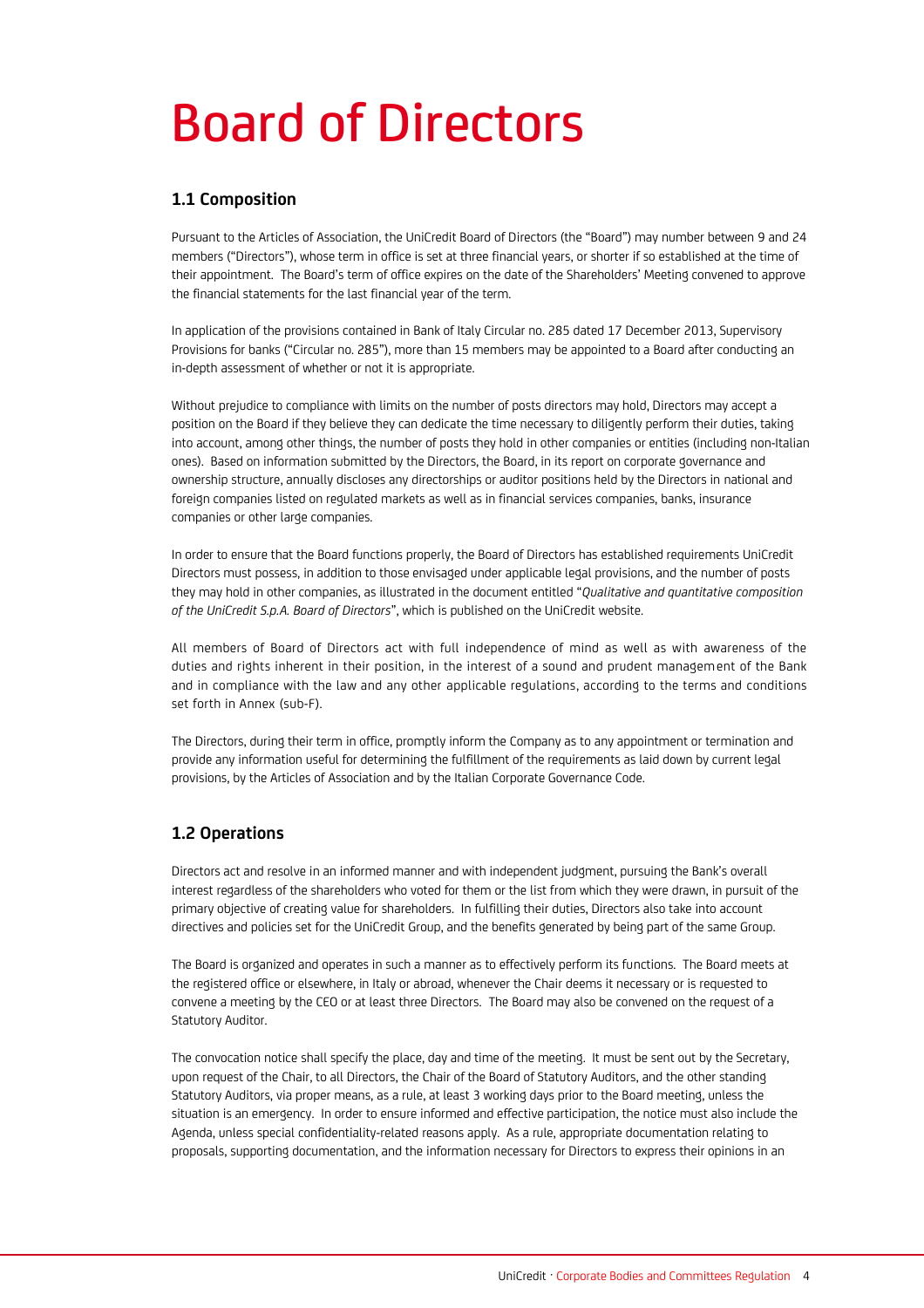informed manner on the topics under deliberation are made available to the Directors and to the Board of Statutory Auditors at least 3 days prior to the Board meeting, pursuant to the terms and conditions set forth in Annex sub-A. In specific cases, this timescale may be reduced due to justified reasons.

In exceptional cases, when the Board of Directors is called to take resolutions and the documentation is not made available within 3 days prior to the Board meeting, the Chair ensures that the Chief Executive Officer provides an appropriate presentation to the Board of Directors on the topic on the Agenda during the Board meeting. In any event, a summary must be distributed to Directors in due time before the Board meeting.

As stated explicitly on each Agenda, the Chair is responsible for the planning of Board proceedings, having received a proposal from the CEO. Should the Chair consider it appropriate, Board meetings may be held via conference call or video conference in compliance with the provisions of the Articles of Association.

Group employees may be invited to attend Board meetings if requested to report on specific topics.

Communications during meetings and the resolutions taken by the Board are recorded as minutes in an *ad hoc*  ledger, and signed by the Chair of the meeting and the Secretary. Such minutes are, as a rule, submitted to the Directors at the next available Board meeting and filed at the Group Corporate Affairs department, where they are available for consultation by any of the Directors or Statutory Auditors. Where envisaged under applicable laws and regulations, a copy of the minutes containing the resolutions taken by the Board is sent to the Supervisory Authority.

Apart from Board meetings, the Directors attend "off-site" meetings, as a rule on a quarterly basis, in order to investigate and discuss strategic issues, as indicated in paragraph 1.5 below.

The rules governing interactions between non-executive Directors and management relating to the Bank's business, on matters that were never and have not been submitted to the Board's attention, can be found in Annex sub-C.

# **1.3 Confidentiality**

All Directors are duty-bound to maintain the confidentiality of documents and information obtained while performing their duties, and to comply with the procedures UniCredit has adopted for the internal management and external disclosure of such documents and information.

Confidentiality is a necessary precondition to guarantee that information can be passed on to members of the Board promptly and completely with regard to all significant decision-making elements. Internal procedures have been put in place specifically to ensure that the documentation sent to Directors remains confidential.

It is specifically envisaged that Directors acquire such documentation exclusively via an IT platform managed by the Board Secretary's Office, protected by a two-level access key that requires not just a personal password but also a one-time soft token code generated by software issued to each of them.

# **1.4 Competencies**

The Board is vested with all powers of administration with the exception of those reserved by law to the Shareholders' Meeting, to be exercised in compliance with applicable legal and regulatory provisions, the Articles of Association, and the general rules as stated in the Italian Corporate Governance Code.

Within the scope of these powers, the Board maintains exclusive competence to resolve on the cases envisaged under applicable law, regulations and the Articles of Association and, in any event, with regard to:

A) Determining criteria for the guidance and coordination of Group companies and for the execution of instructions issued by the Bank of Italy within the framework of the powers granted to the Holding Company under legal and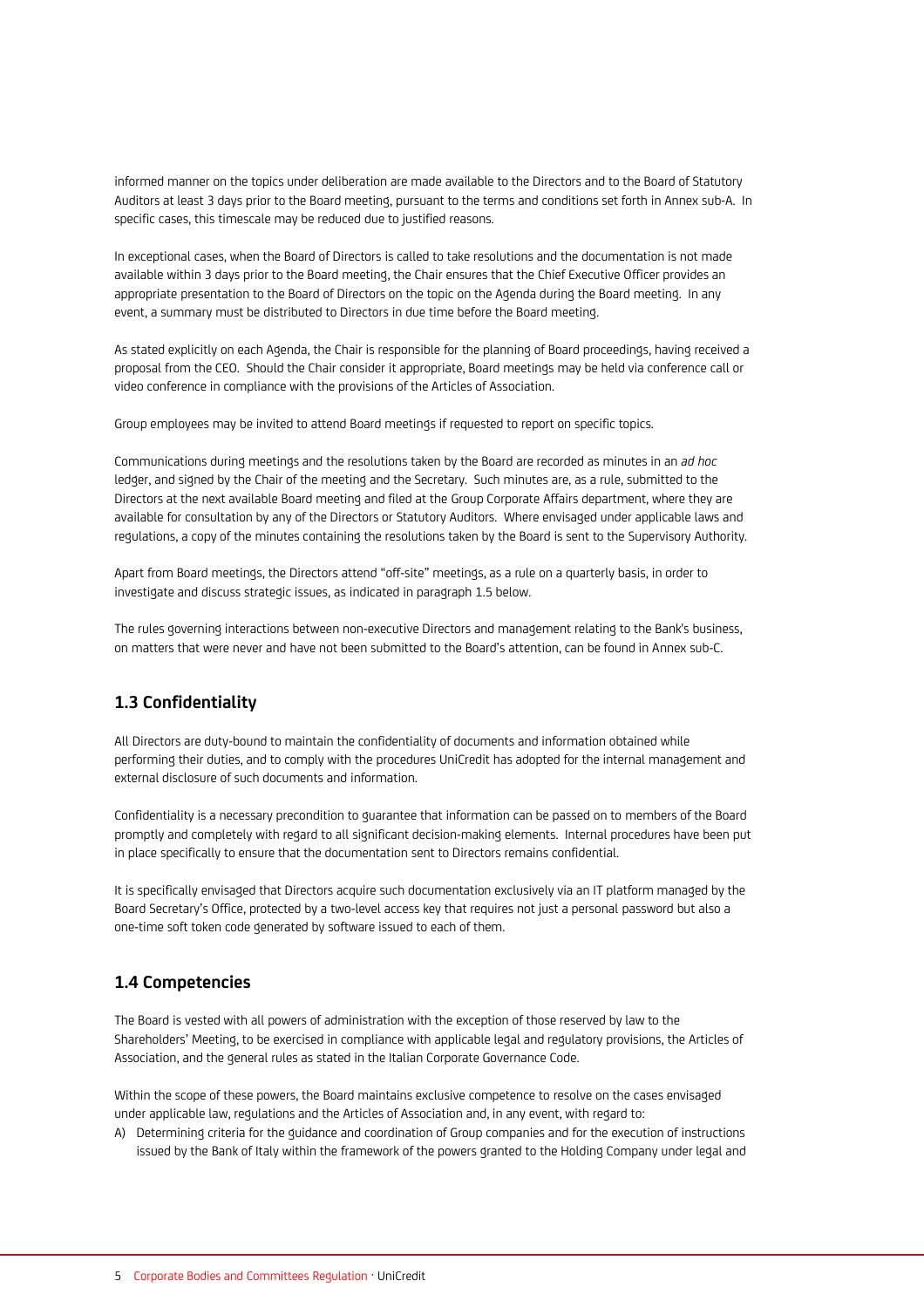# Board of Directors

regulatory provisions, issuing instructions to the members of the Group, and checking that they are appropriately complied with. The Board is therefore responsible for:

- A.1) Determining general operational guidelines for the Group's growth policies preparatory to drafting strategic, industrial and financial multi-year plans and operating budgets for the Company and the Group, in addition to periodically reviewing whether these guidelines match corporate activities and external circumstances, adopting and amending such plans and checking that they are appropriately implemented;
- A.2) Approving the UniCredit organizational structure and corporate governance in order to ensure a clear distinction of responsibilities and functions, as well as preventing conflicts of interest, concerning the corporate structure and Group governance models and guidelines;
- A.3) Approving accounting and reporting systems;
- A.4) Examining and approving transactions undertaken by the Company and Group companies which are significant from a strategic, economic, balance-sheet and financial perspective; to this end, the Board shall set general criteria for identifying transactions of significant importance and those that should be submitted for prior assessment by the risk management function, with special reference to situations in which one or more Directors hold an interest directly or on behalf of third parties and, more in general, transactions with related parties;
- A.5) Acquiring and disposing of equity interests, companies and/or going concerns that involve investments or divestments exceeding 5% of net equity, as per the most recent balance-sheet approved by the Company, and in any event acquiring and disposing of equity interests that modify the composition of the banking Group and are not part of industrial, strategic and financial plans previously approved by the Board, notwithstanding the provisions established under Article 2361, sub-section two of the Italian Civil Code;
- A.6) Establishing policies to govern the risks to which the Group may be exposed, as well as risk targets and tolerance thresholds, reviewing them periodically in order to ensure that they remain effective over time, and monitoring that risk management and control processes tangibly work, in compliance with applicable legal and regulatory provisions. In particular within the sphere of such competencies, approving policies to govern the risk of non-compliance;
- A.7) Verifying that the UniCredit overall corporate governance and organizational structure as approved by the Board of Directors is correctly implemented; promptly implementing corrective measures to tackle any shortcomings or inadequacies detected; assessing the adequacy of UniCredit's administrative and general accounting structure and the organizational, administrative and accounting structure of the Group's main companies (as identified by the Board of Directors), with special reference to the internal controls system and conflict-of-interest management, ensuring that the Bank's structure matches the activities it undertakes and the business model adopted, as well as avoiding the creation of complex structures unjustified by operational ends;
- A.8) Approving the business model, having been apprized of the risks this model exposes the Bank to, and understanding the ways in which risks are measured and assessed;
- A.9) Establishing guidelines for the internal controls system, verifying its consistency with the established strategic guidelines and risk appetite as well as its capacity to detect the evolution of corporate risks and their mutual interaction, ensuring that the main risks are correctly identified and measured, managed and monitored adequately, taking into account how they evolve and interact, and, furthermore, establishing criteria for the compatibility of such risks with sound and prudent management of the Company. To this end, it:
	- Approves the process for managing risk and assesses its compatibility with strategic guidelines and risk management policies;
	- Approves the setting up of corporate control functions, their duties and responsibilities, forms of coordination and collaboration, and information flows between them and the corporate bodies, as well as the coordination documents envisaged on the subject by Bank of Italy Circular no. 285;
	- Approves guidelines for audit activities, providing oversight to ensure that the internal audit function implements the guidelines concerning the undertaking of third-level controls; on at least an annual basis, approves the activity programme including the audit plan prepared by the internal audit function, and examines the annual reports prepared by the corporate control functions. Furthermore, it approves the multy-year audit plan;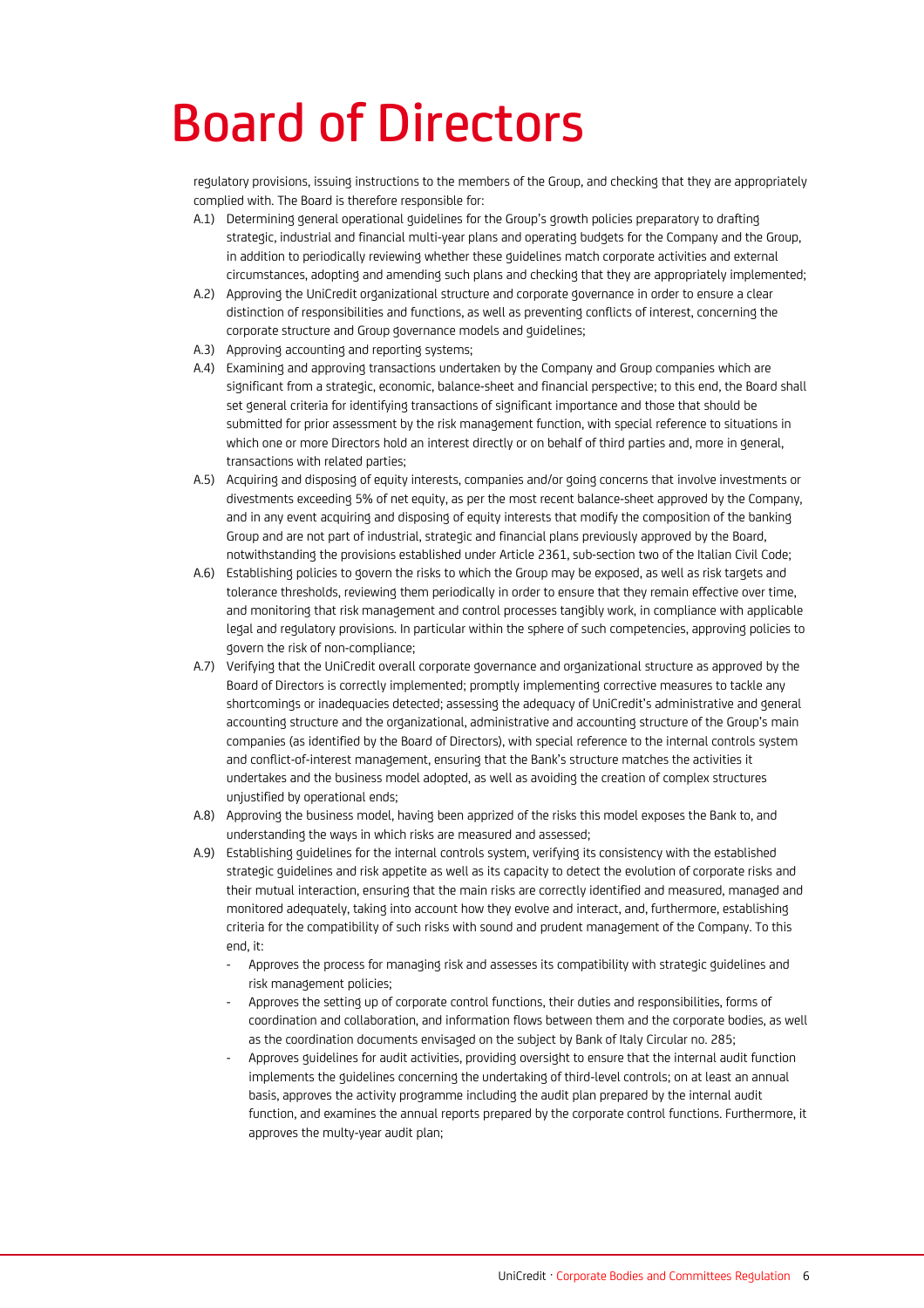- At least once a year, having consulted the Board of Statutory Auditors, assesses the adequacy of the organizational structure and the quality and quantity of employees of the function responsible for compliance with regulations and the risk management function;
- Defines any changes regarding the internal audit function's organization and personnel;
- Assesses the mechanisms for auditing corporate and Group results, and how they are presented in the accounts;
- After having heard the opinion of the Board of Statutory Auditors, approves the appointment and termination (indicating the relevant reasons) of the Head of the corporate control functions;
- Guarantees that the Company's corporate control functions are stable and independent, and that they have access to all Bank and Group companies' activities and any data relevant to performing their respective duties;
- Receives and examines information on any significant violations reported by the Company's corporate control functions;
- A.10) Ensuring that the internal control system and corporate organization are constantly harmonized with the principles enshrined in laws and regulations applicable at the time, verifying on at least an annual basis the completeness, adequacy, efficacy and effective functioning of the internal controls and risk management system; should shortcomings or discrepancies emerge, promptly ensuring the adoption of appropriate corrective measures, whose efficacy should subsequently be assessed;
- A.11) Ensuring that the way the Risk Appetite Framework (RAF) has been implemented complies with approved risk objectives and tolerance thresholds; periodically evaluating the adequacy and efficacy of the RAF and compatibility between actual and target risks;
- A.12) Ensuring that the strategic plan, the RAF, the Internal Capital Adequacy Assessment Process (ICAAP), the budget and the internal control system are consistent, also in light of the evolution of the internal and external conditions in which the Bank operates;
- A.13) Ensuring that the quantity and allocation of capital and liquidity held are consistent with the risk appetite, risk management policies and risk management process;
- A.14) Approving valuation processes and policies for corporate assets and, in particular, financial instruments, verifying that they are at all times adequate; establishing ceilings for the Bank's exposure towards financial instruments or products for which valuation is uncertain or difficult;
- A.15) Approving the process for approving new products and services, starting up new businesses, and entering new markets;
- A.16) Approving the process for developing and validating internal risk measurement systems not used for regulatory purposes, and periodically evaluating that they work properly;
- A.17) Assessing operational risk particularly of a legal, reputational and financial nature for operations in jurisdictions where transparency is lacking or through particularly complex structures, identifying oversight in order to attenuate such risks and ensure that they are effectively monitored;
- A.18) With reference to ICAAP, defining and approving general process guidelines, ensuring that they comply with the RAF and making timely changes to them with regard to significant amendments to strategic guidelines, the organizational structure, or the operational backdrop; promoting the full use of ICAAP outcomes for strategic purposes and in corporate decision-making;
- A.19) With regard to credit and counterparty risk, approving general guidelines for the management system of the risk mitigation techniques, providing oversight within the process for the acquisition, assessment, control and implementation of risk mitigation instruments;
- A.20) Approving the adoption of internal risk measurement systems in order to calculate capital requirements and periodically check that the choices made continue to be valid over time, as well as controlling the effective use of the aforementioned systems for management purposes, and its consistency with any requirements envisaged by or under other statutory requirements;
- A.21) After having examined the indications provided by the validation function, undertaking at least on an annual basis and having obtained the prior opinion of the Board of Statutory Auditors - a formal resolution to certify compliance with requirements for the use of internal risk measurement systems;
- A.22) Approving company policy concerning the outsourcing of corporate functions;
- A.23) As concerns ICT (Information and Communication Technology):
	- Approving strategies to develop the IT system, taking into consideration how the reference sector is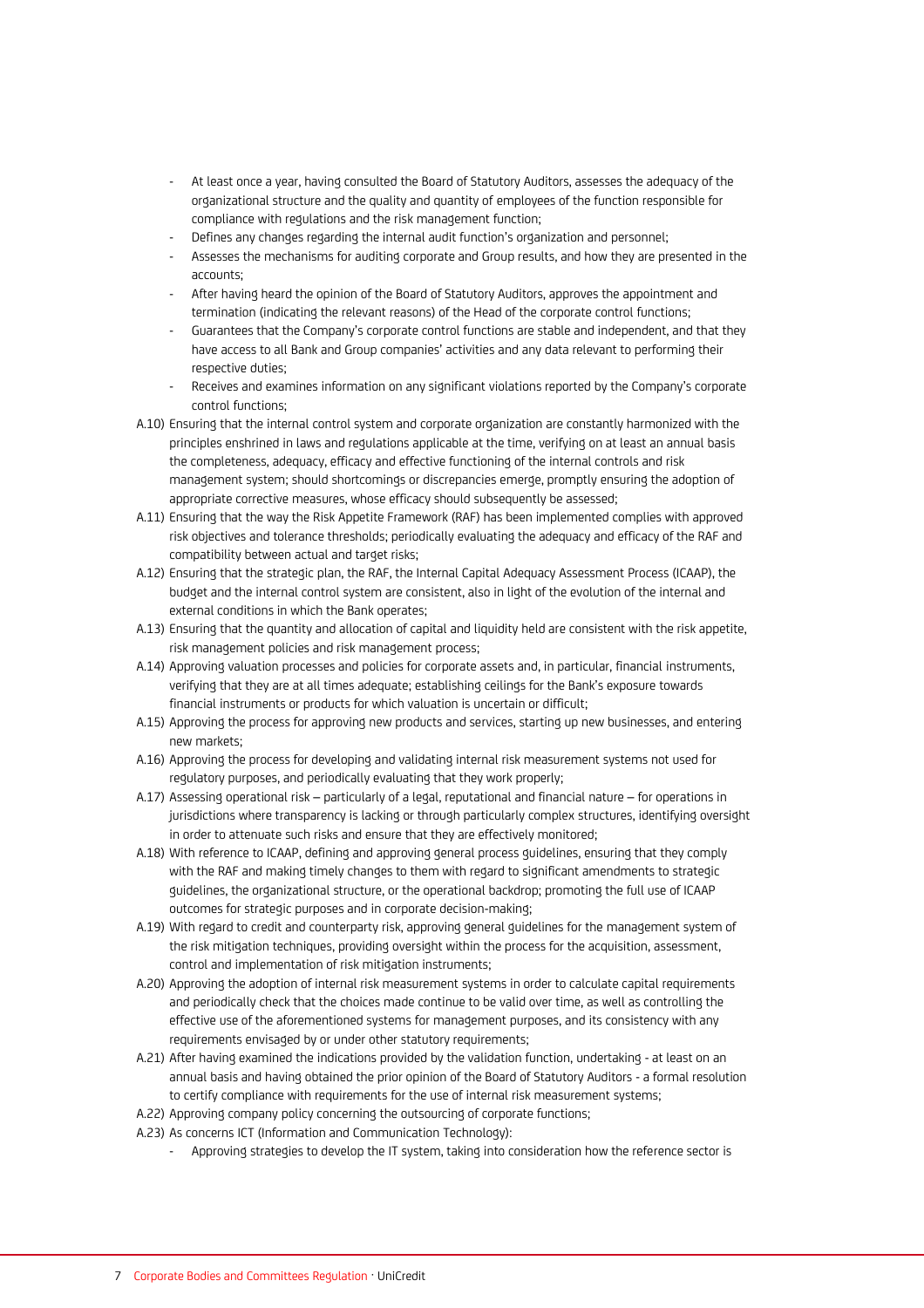# Board of Directors

evolving and in compliance with the as-is and to-be situation in operational sectors and processes, and in the corporate organization: within this framework, approving the reference model for IT system architecture, and approving the relevant strategic orientation document;

- Approving IT security policy;
- Approving guidelines with regard to the selection of personnel for technical functions and the acquisition of systems, software and services, including the use of external suppliers; approving the ICT function's organizational chart;
- Developing, sharing and updating ICT-related knowledge within the company;
- On at least an annual basis, examining information on the adequacy of the services supplied and how these services support the company's operational development, in relation to the costs incurred; also, promptly reporting any serious problem for the company business caused by IT system incidents and malfunctions;
- Approving the organizational and methodological reference framework for analysing IT risk, ensuring the appropriate leverage of information on technology risk at the ICT function and integration with risk measurement and management systems (in particular operational, reputational and strategic risks); approving the IT risk analysis methodology document;
- Approving the IT risk appetite, taking into account internal services and services offered to customers, in compliance with the risk targets and reference framework for determining risk appetite at company level; on an at least annual basis, examining information on the IT risk situation with respect to the IT risk appetite;
- Approving summary reports on ICT adequacy and costs, as well as on the IT risk situation;
- Approving reports from Internal Audit and the other functions responsible for assessing security; A.24) As concerns operational continuity:
	- Setting targets and strategies for operational continuity of the service;
	- Assigning the human, technological and financial resources necessary to achieve targets;
	- Approving the operational continuity plan and subsequent amendments downstream of technological and organizational upgrades, accepting residual risks not covered by the operational continuity plan;
	- On an at least annual basis, examining information on the outcomes of checks on the adequacy of the plan, and verifying operational continuity measures;
	- Appointing the person in charge of the operational continuity plan;
- A.25) Approving the principles associated with defining the pricing system for internal fund transfers, in compliance with mandatory criteria;
- A.26) Supervising the Bank's public disclosure and communication process, as well as defining procedures for the internal handling of documents and information concerning the Company, including with regard to price-sensitive information;
- A.27) Defining policy on the appointment of UniCredit Directors; the appointment of UniCredit Directors with the approval of the Board of the Statutory Auditors, in the event that Directors are co-opted; identifying the candidates for the position of UniCredit Director, in the event that lists are submitted by the Board itself to the Shareholders' Meeting;
- A.28) At least once a year, undertaking an assessment of the size, composition and functioning of the Board and its internal Committees;
- A.29) Defining policy for the appointment of corporate officers (members of the Board of Directors, Board of Statutory Auditors and Supervisory Board) in Group companies;
- A.30) Appointing and dismissing the CEO, General Manager, Deputy General Managers and other Executives with strategic responsibilities;
- A.31) Defining appointment and succession plan policies for the CEO, General Manager, Deputy General Managers, other Executives with strategic responsibilities, and Senior Executive Vice Presidents;
- A.32) Remunerating UniCredit Directors holding specific roles after having examined the proposal submitted by the competent committee and consulted the Board of Statutory Auditors – with a special focus on the remuneration of the CEO and the approval of Group financial instrument-based incentive schemes;
- A.33) Appointing and dismissing the Manager in charge of drafting the company financial reports, following the issue of a mandatory opinion by the Board of Statutory Auditors, and establishing his/her powers, resources and compensation. The Board shall also monitor that this person has adequate powers and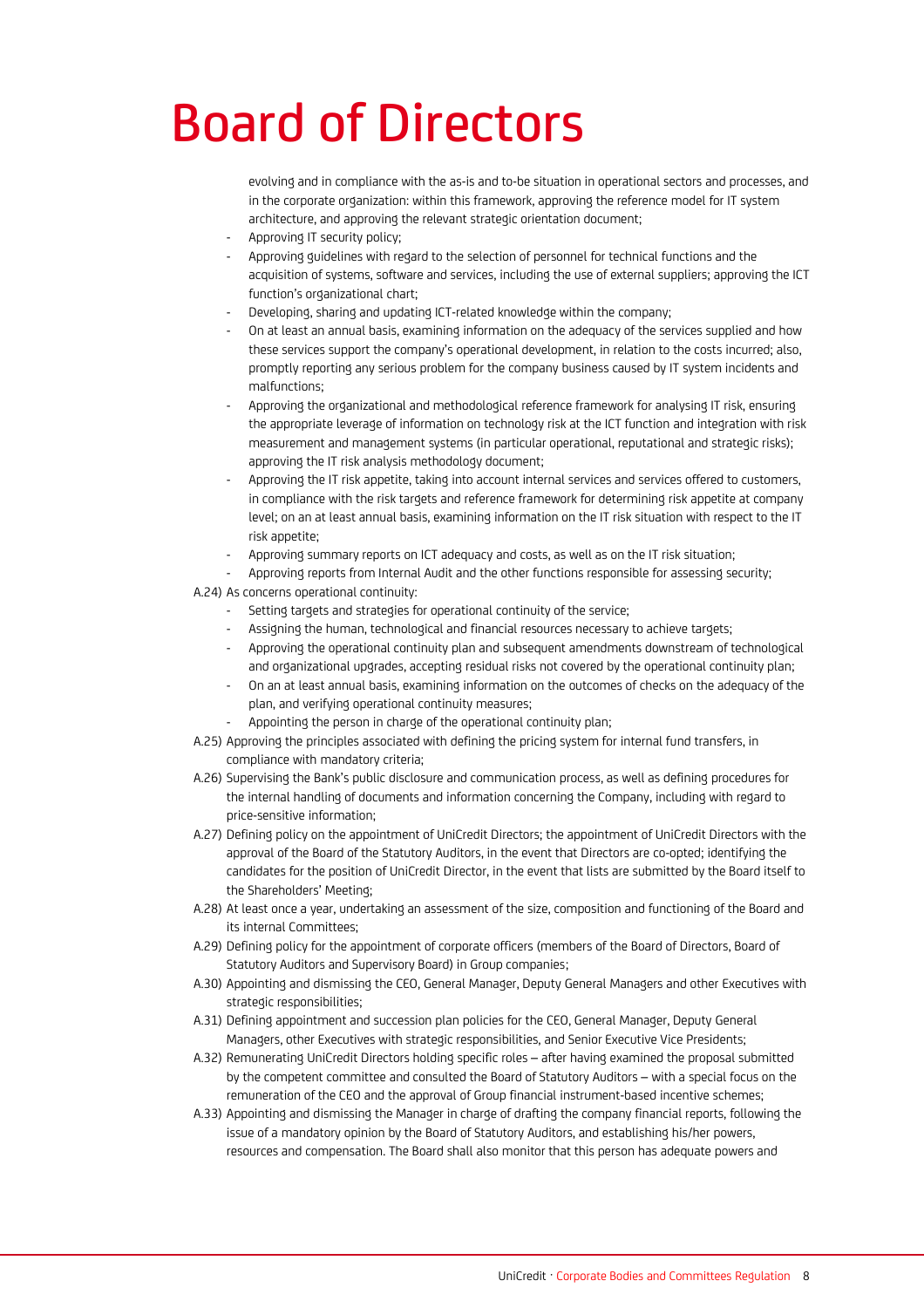resources to undertake his/her duties pursuant to laws and regulations, in addition to complying with administrative and accounting procedures;

- A.34) Determining after having examined the proposal submitted by the competent committees the remuneration and performance goals associated with the variable portion, for the Heads of corporate control functions, pursuant to criteria and parameters unrelated to Bank performance;
- A.35) Approving Group incentive schemes based on financial instruments;
- A.36) Approving the process for identifying material risk takers and related outcomes, on an on-going basis;
- A.37) Approving the internal policies concerning the investments in non-financial equities;
- A.38) Approving the procedure to be applied to transactions with related parties pursuant to CONSOB Regulation no. 17221/2010 as well as to transactions with associated parties pursuant to Bank of Italy Circular no. 263/2006;
- B) Checking general management performance, with special attention to conflicts of interest: to this end, the Board shall keep under review the information from delegated bodies and Board Committees, on a periodical basis, comparing the results achieved with respect to targets, and ensuring effective dialogue with the CEO and the Heads of the relevant corporate functions, as well as verifying over time the choices and decisions they have taken;
- C) Amending the Articles of Association to reflect statutory requirements;
- D) Approving the merger by incorporation of companies in cases envisaged under Articles 2505 and 2505 *bis* of the Italian Civil Code;
- E) Approving the divestment of companies in cases envisaged under Article 2506 *ter* of the Italian Civil Code;
- F) Approving capital decreases in the case of shareholder withdrawals;
- G) Indicating which Directors, in addition to those stated in the Articles of Association, are entitled to represent the Company;
- H) Making decisions regarding the Company's organizational structures and associated rules which, according to the criteria determined by the Board, are of a relevant nature. As concerns decisions on the provision of investmentbased services, said decisions must include approval of the organizational structure and of the assigning of duties and responsibilities at the Holding Company also considering those at Group level;
- I) Establishing internal committees within corporate bodies;
- J) Opening and closing secondary premises or branches, regardless their name, and representative offices.

In addition to the above matters which fall within its exclusive purview, the Board of Directors also resolves on:

- i. Determining the Group's annual capital allocation;
- ii. Approving policies and processes on the provision of investment-based services, conducting regular checks on their adequacy and assessments of the procedures defined to ensure their execution; also, as regards the provision of investment-based services, on an at least annual basis, verifying organizational structures and assigning duties and responsibilities at the Holding Company also considering those at Group level;
- iii. Designating corporate officers (members of Board of Directors, Board of Statutory Auditors and Supervisory Board) at the main companies;
- iv. Defining appointment and succession plan policies for members of the Group Management Team (Executive Vice Presidents) and Leadership Team (Senior Vice Presidents);
- v. Drawing up remuneration and incentive policies for submission to the Shareholders' Meeting, checking its correct implementation and seeing to its review at least annually; moreover, ensuring adequate documentation and accessibility within the corporate structure;
- vi. Defining remuneration and incentive systems for the CEO, General Managers, Deputy General Managers, Senior Executive Vice Presidents, the Group Management Team (Executive Vice Presidents) and Leadership Team (Senior Vice Presidents), ensuring that these systems are consistent with the Bank's overall choices in terms of risk-taking, strategies, long-term targets, corporate governance structure and internal controls;
- vii. Defining remuneration policies for corporate officers (members of Boards of Directors, Boards of Statutory Auditors and Supervisory Boards) in Group companies.

To conclude, it is exclusively the Board's responsibility to report to shareholders at Shareholders' Meetings.

The Board may assign, amend and cancel proxies, defining clearly and in detail their limitations either in terms of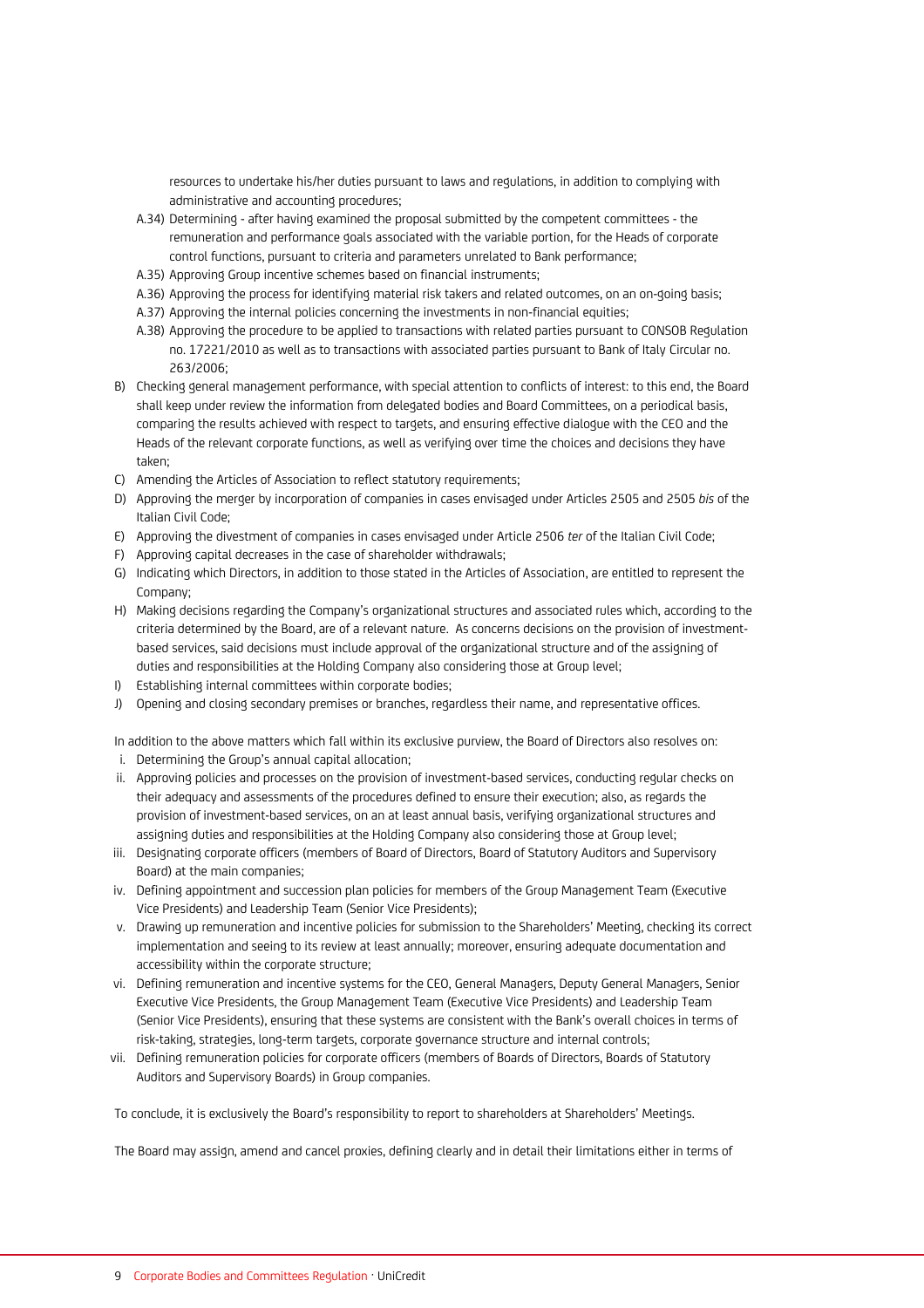# Board of Directors

quantity or value, any conditions for exercise, and the schedule whereby delegated bodies must report to the Board on what they have done in exercise of the proxies granted to them. When auditing that the proxies granted have correctly been exercised, where it considers it necessary, the Board may exercise its own eligibility to manage the company and assume powers.

# **1.5 The role played by the Chair**

The Chair of the Board of Directors is responsible for ensuring that the corporate governance system functions effectively, also with regard to any aspects related to internal and external communications, serving as an interlocutor for the Board of Statutory Auditors and the Board Committees; while remaining neutral, the Chair promotes dialogue among executive and non-executive positions, seeking the active participation of non-executive members in the Board's proceedings so that the resolutions it reaches are the result of adequate debate and an informed and effective contribution from all of its members.

In particular, the Chair ensures that:

- i. In good time, Directors are sent supporting documentation on the Board's deliberations or, at the very least, initial information on the issues under debate;
- ii. Supporting documentation and information on deliberations, in particular documents distributed to nonexecutive members, are adequate in terms of quantity and quality in regard to the items on the Agenda;
- iii. When preparing the Agenda and chairing Board discussions, issues of strategic relevance are given priority, and that all necessary time is set aside for them;
- iv. The Heads of the corporate control functions have direct access to the Board of Directors when necessary. To this end, meetings between the Chair and the Heads of the corporate control functions are organized on a regular basis;
- v. As a rule on a quarterly basis, opportunities are arranged for all Directors to meet, also apart from Board meetings ("off-site"), in order to investigate and discuss strategic issues;
- vi. The self-assessment process is undertaken effectively, its terms and conditions comply with the degree of complexity of the Board's work, and envisaged corrective measures are adopted to tackle any detected shortcomings;
- vii. Inclusion programmes and training schemes are prepared and implemented for members of the Board of Directors and Board of Statutory Auditors, along with succession plans for senior management positions.

Moreover, the Chair manages relations with Shareholders and the Supervisory Authorities with regard to matters falling within his/her purview and activities as a liaison to the Board of Directors and Shareholders' Meeting, in agreement with the CEO. The rules governing any possible request for meetings and/or for information addressed to Directors by the above subjects are stated in Annex sub-E, which forms an integral part of the Regulation.

In order to effectively carry out his/her duties, the Chair, who has a non-executive role and does not undertake operational functions, even in a *de facto* manner, maintains necessary and advisable relations with the CEO, has access to all company functions, may attend Board Committee and managerial Committee meetings, receives information, including on specific topics, regarding the management of the Company and the Group as well as on the general current and expected performance of the management itself.

# **1.6 Quorum and resolution-making majorities**

In order for Board resolutions to be valid, the majority of serving Directors must be in attendance.

Except the specific cases established by legal provisions and the Company's Articles of Association, Board deliberations are taken with a majority of votes cast, excluding those who abstain; in the case of a split vote the Chair's is the casting vote. Each Board member is entitled to have a vote against or an abstention – and the reasons for this vote – recorded in the minutes.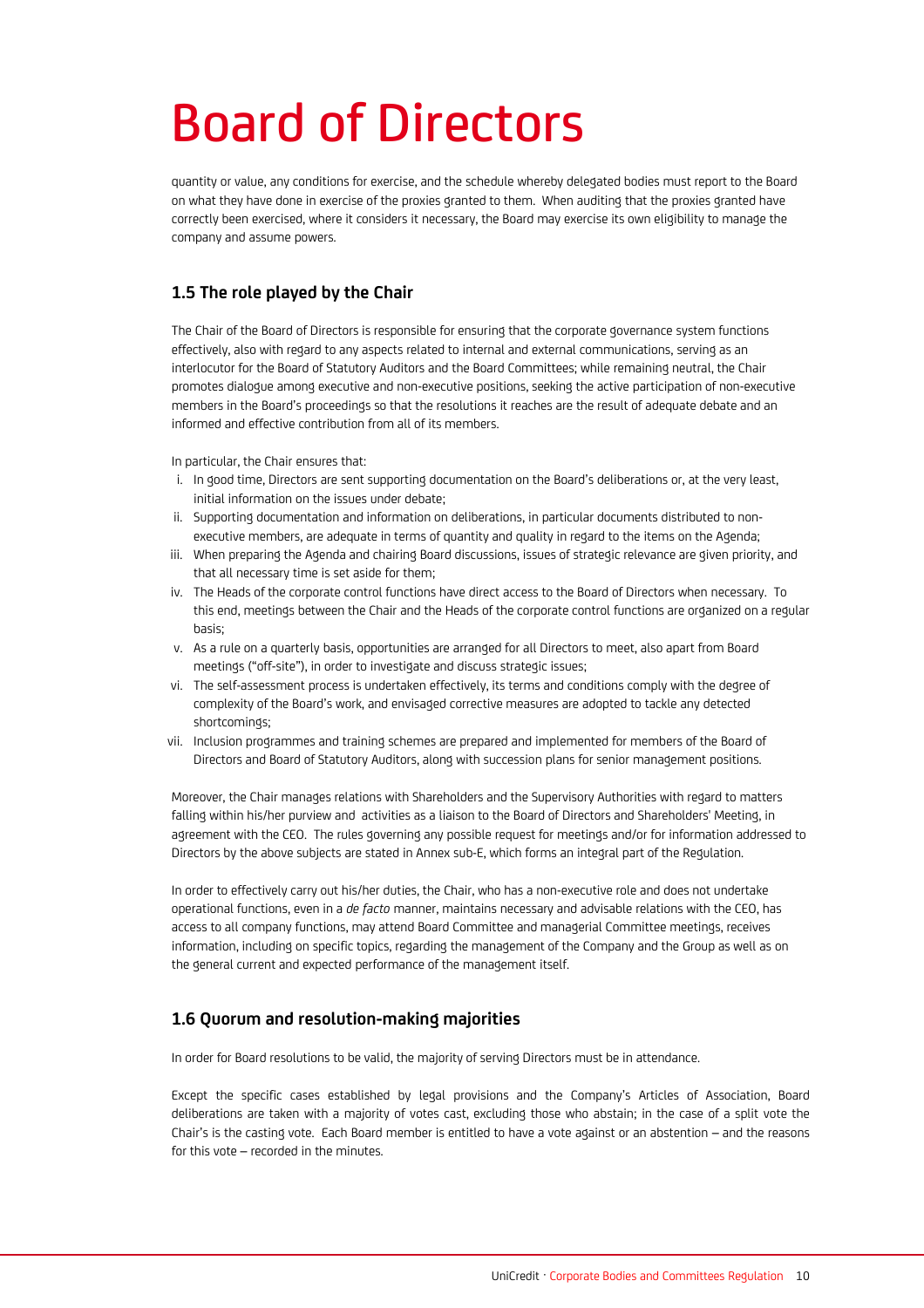The CEO illustrates the Board of Directors' decisions on Group management guidelines and its main strategic initiatives at meetings of the Managerial Committees envisaged for this purpose, vested with information-gathering and consultative functions pursuant to the Organizational Book.

# **1.7 Self-assessment process**

Pursuant to the provisions of applicable Bank of Italy provisions on corporate governance, the Board of Directors undertakes a regular self-assessment process with the following end-goals:

- To ensure a proper and efficient monitoring on how the Board is functioning and whether its composition is appropriate;
- To guarantee substantive compliance with the governance provisions issued by the Bank of Italy and the goals they were designed to achieve;
- To support updates to internal rules governing how the Board functions, in order to ensure that they remain valid and reflect any changes in business or to the operating scenario;
- To identify the main weaknesses, promote debate within the Board and define the corrective measures to be implemented;
- To strengthen cooperation and trust among the Directors and between the strategic oversight and management functions;
- To encourage the active participation of all Directors, ensuring that each Board member is fully aware of their specific position and related responsibilities.

The self-assessment process takes the following criteria into consideration:

- i) The Board as a whole and the contribution individual Directors make to Board proceedings; the assessment process also covers the Board's internal Committees;
- ii) Undertaken at least on an annual basis, the self-assessment may be structured in such a manner as to rank the various aspects depending upon the Board renewals schedule. If the European Central Bank or the Bank of Italy issues findings or requests regarding the functions and composition of the Board, a self-assessment must be carried out promptly and in detail;
- iii) Self-assessment is conducted by employees chosen by the Chair of the Board of Directors, after receiving a proposal from the Corporate Governance & Nomination Committee. At least once every three years, a selfassessment is carried out with the assistance of an external advisor who ensures that an independent opinion is reached.

The self-assessment process includes the enquiries envisaged by Section 26 of the Consolidated Law on Banking and additional legal and regulatory requirements for holding positions (such as, by way of example, compliance with the ban on interlocking directorships under Section 36 of the Legislative Decree no. 201 dated 6 December 2011, converted into Law no. 214 of 22 December 2011). Where possible, self-assessments are undertaken together with these enquiries.

All analyses are recorded in a special document approved by the Board and are submitted as required to the European Central Bank or the Bank of Italy.

The rules that govern the self-assessment process are stated in Annex sub-B, which forms an integral part of the Regulation.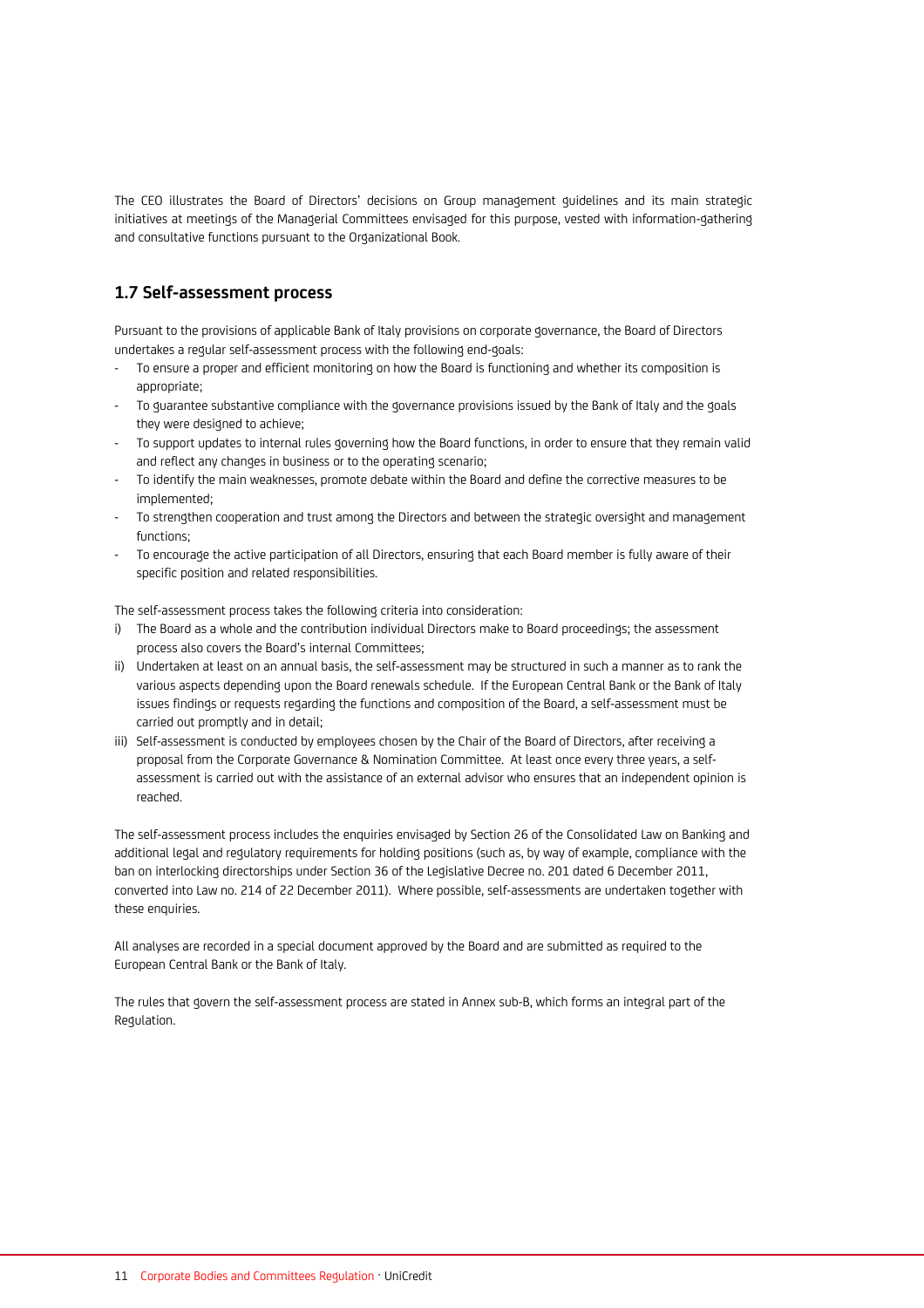# Board Committees

In order to foster an efficient information and advisory system to enable the Board to better assess the topics for which it is responsible, also in accordance with the provisions of the Italian Corporate Governance Code, the Board has established five Committees pursuant to Clause 23 of the Articles of Association, vested with research, advisory and proposal-making powers diversified by sector of competence: the Internal Controls & Risks Committee, the Corporate Governance & Nomination Committee, the ESG Committee, the Remuneration Committee and the Related-Parties Committee. Their duties are undertaken based on terms of reference and procedures set forth by the Board, including through resort to Sub-committees.

The Committees consist, as a rule, of a number of members from 3 up to 5. More specifically, the Internal Controls & Risks Committee, the Corporate Governance & Nomination Committee, the ESG Committee and the Remuneration Committee, set up in compliance with the provisions of the Bank of Italy's supervisory regulations, are composed of non-executives Directors, mostly independent pursuant to the Articles of Association. Such Committees must be differentiated from each other by at least one member and, if a Director elected by the minorities is present, that Director is a member of at least one Committee. The Chair of each Committee shall be chosen from among the independent members. The Related-Parties Committee, set up in compliance with CONSOB regulatory provisions and the Bank of Italy's supervisory regulations, consists only of independent Directors pursuant to the Italian Corporate Governance Code.

The members of each Committee, and among them the Chair, are appointed and dismissed by the Board of Directors. The Committee's tasks are coordinated by the Chair, who exercises all necessary powers for its proper functioning. Each Committee draws up an annual plan of activities to ensure the fulfillment of its tasks. Except as specifically provided for the Related-Parties Committee, Committee meetings are convened by the Chair with frequency adequate to the fulfillment of its tasks and plan of activities or when needed or requested in writing, with proper motivation, by at least two members of the Committee. Committee meetings are valid if attended by the majority of their members and their resolutions are taken with a majority of votes cast. In case of absence or impediment of the Chair, the meeting is chaired by the oldest Committee member. Should the Chair of each Committee consider it appropriate, the meetings may be held via conference call or video conference.

Each Committee appoints a Secretary, who is not a member of the Committee, on proposal of its Chair. The Secretary supports the Chair in the preparation of the Committee meetings and prepares summary minutes of the discussions and decisions taken by the Committee. The minutes have to give proper account of any disagreements expressed by Committee members on specific topics and their motivations. Minutes signed by the Chair of the meeting and the Secretary are kept under the responsibility of the Secretary and are available for consultation by Committee members as well as any other Directors and Statutory Auditors who may wish to consult them.

The Chair of each Committee, at the first available Board meeting, reports on the activities carried out during Committee meetings.

Committee members must have the necessary knowledge, skills and experience to perform the duties assigned to them and must ensure that any other corporate positions they hold in other companies or entities (including non-Italian ones) are compatible with their availability and commitment to serve as a Committee member.

At the invitation of each Committee Chair, the CEO, other Directors, the General Manager, the Manager in charge of drafting the company financial reports, as well as personnel belonging to the Company and the Group, may attend Committee meetings on specific Agenda items. Without prejudice to the possibility for the other Statutory Auditors to attend the meetings, the Chair of the Board of Statutory Auditors - or any other Auditor designated by the latter attends Board Committee meetings. Always at the invitation of each Committee Chair, personnel or externals appointed in the corporate bodies of the Group's subsidiaries may be called upon to attend Committee meetings.

To perform their duties, Committees have access to the financial resources necessary to guarantee their operational independence and, within the limitations of the budget approved by the Board of Directors, may consult independent external experts and invite them to attend meetings; in the event of specific requirements, the relevant budget may be supplemented. Furthermore, Committees are assured the necessary tools and information flows from the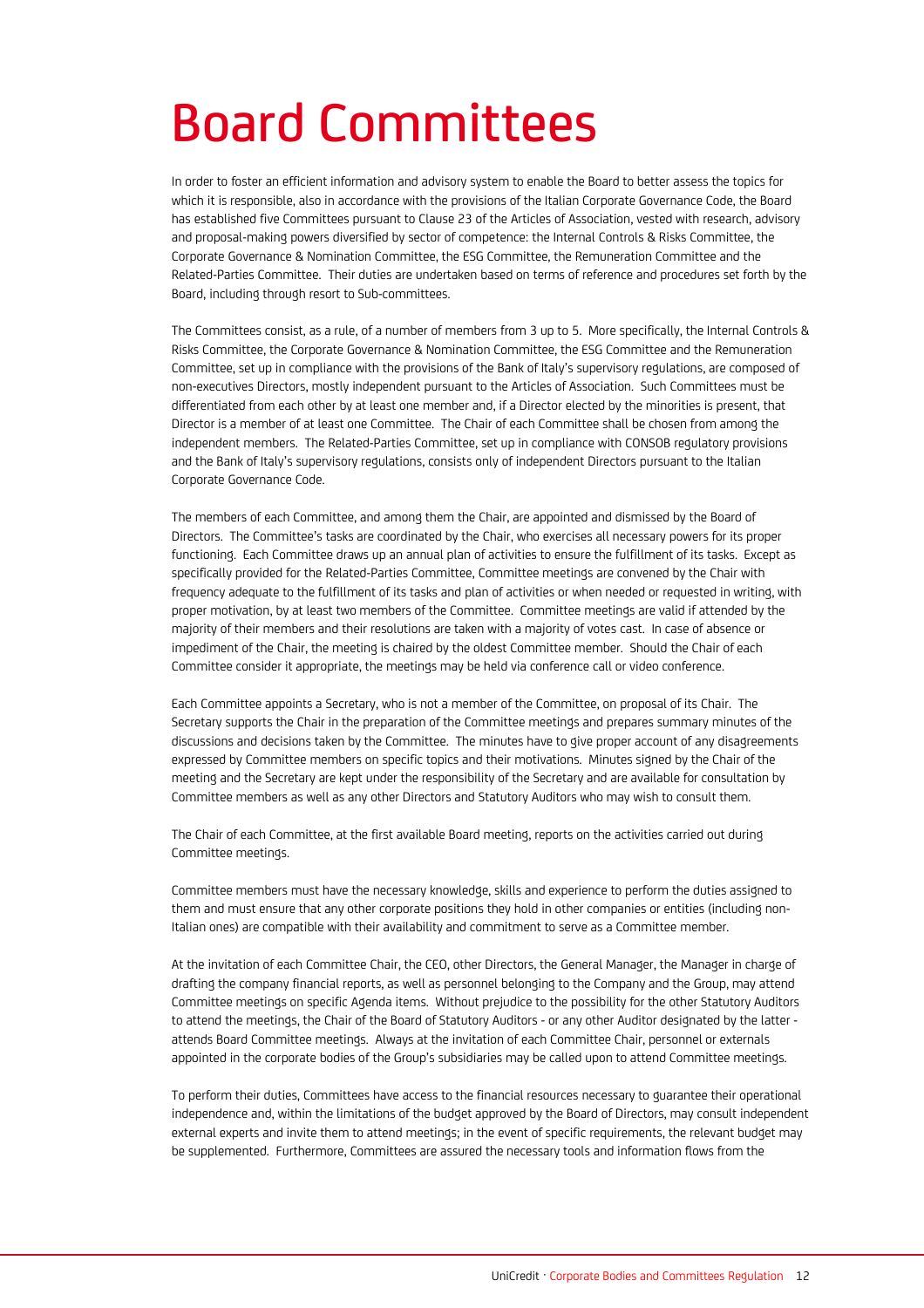competent functions to enable them to conduct their evaluations.

Each Committee oversees the effectiveness of the provisions on the Board Committees included in this Regulation and may submit to the Board of Directors any proposal for its revision or integration.

For any matter not ruled herein, the provisions set out for the Board of Directors' functioning shall apply, as compatible, to the Board Committees.

### **2.1 Internal Controls & Risks Committee**

The Committee consists of 4 members.

At least one member has appropriate experience in accounting and finance or risk management, as assessed by the Board of Directors at the time of their appointment.

Committee meetings are attended by:

- The Chair of the Board of Statutory Auditors;
- The Head of Internal Audit, the Group Compliance Officer and the Group Risk Officer.

Staff from the external audit firm may also be invited.

The Committee is responsible for setting up the necessary functional links with the Board of Statutory Auditors, so as to undertake activities deemed common to the two bodies, and to exchange information of mutual interest, within the purview of their respective competencies.

The Committee must be able to access relevant corporate information, consult external experts and, where necessary, communicate directly with the Heads of Internal Audit, Group Risk Management and Group Compliance. Furthermore, the Committee identifies any information flows in addition to those stated in Section 4 below.

#### **The Committee's role**

The Committee supports the Board of Directors on risk management and control-related issues.

Among other things, the Committee:

- a) With the support of the Corporate Governance & Nomination Committee, identifies and proposes to the Board who should be appointed as Head of the corporate control functions or assesses the evaluation of their dismissal; for the Head of Internal Audit function, issues its opinion on setting the remuneration and the performance goals associated with its variable portion in line with the company policies;
- b) Pre-examines activity programmes (including audit plans) and annual reports from corporate control functions to be sent to the Board, as well as periodical reports prepared by these functions above and beyond legal or regulatory requirements;
- c) Evaluates and issues opinions to the Board on the compliance of the internal control system and corporate organization with the applicable rules and regulations, and on the requirements that must be complied with by the corporate control functions, drawing the Board's attention to any weaknesses and consequent corrective actions to be implemented; for this purpose, it assesses proposals put forward by the CEO;
- d) Through evaluations and opinions, contributes to defining company policy on the outsourcing of corporate control functions;
- e) Verifies that the corporate control functions correctly comply with the Board's recommendations and guidelines, assisting the Board in drafting the coordination documents envisaged under Bank of Italy Circular no. 285;
- f) Examines and assesses the correct use of accounting principles and their uniformity with regard to drafting the main accounting documents (such as, by way of example, operating and consolidated financial statements, interim operating reports, etc.), for this purpose coordinating with the Manager in charge of drafting the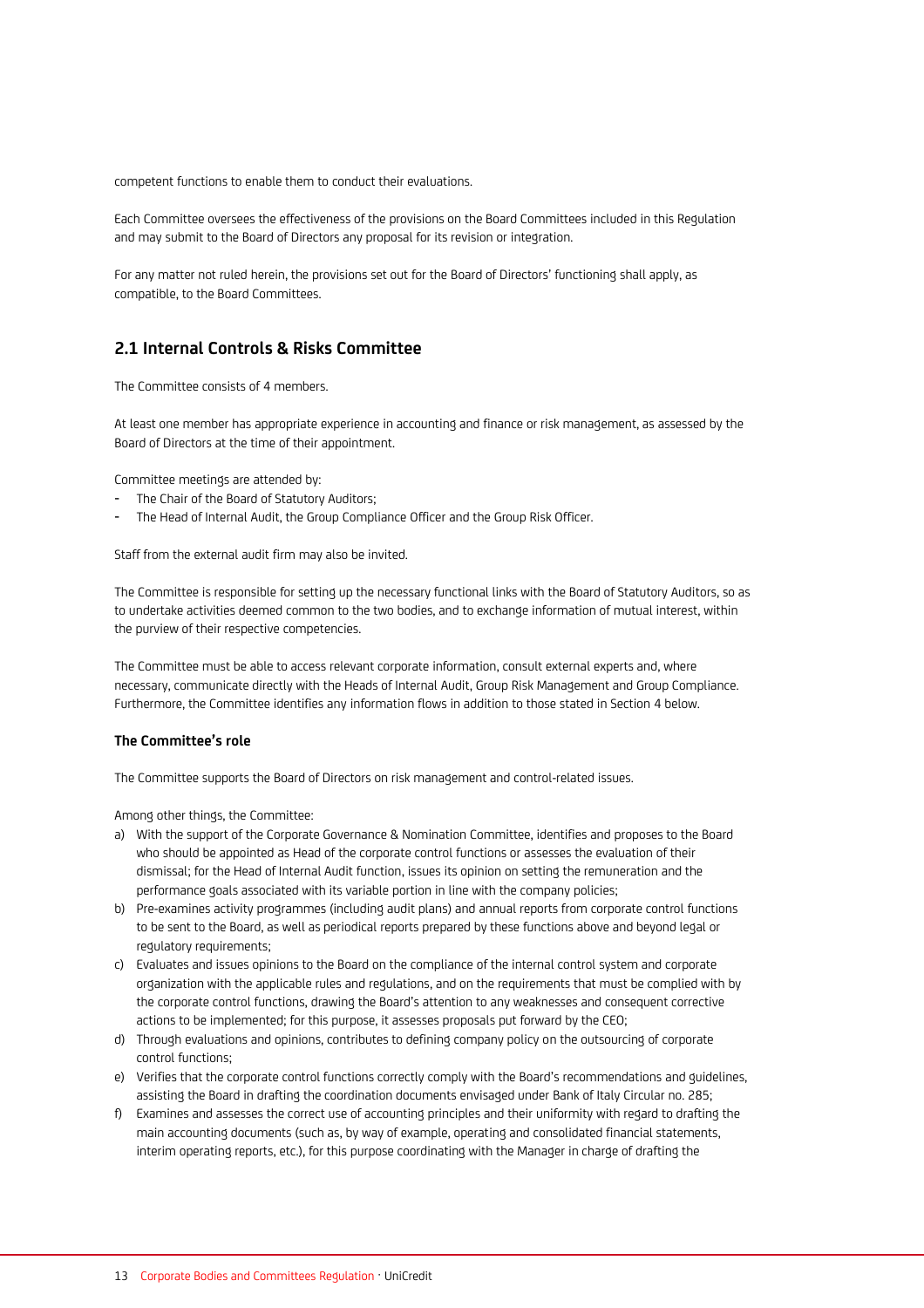# Board Committees

company financial reports and with the Board of Statutory Auditors;

- g) Examines the work carried out by the Group's external auditors and the results stated in their reports or any letters and suggestions;
- h) Assesses any findings reported by Internal Audit and Group Compliance, or that may arise from enquiries and/or investigations carried out by third parties;
- i) May seek specific audit interventions, at such time informing the Chair of the Board of Statutory Auditors;
- j) Analyses Group guidelines for the Group Compliance function that fall within its remit, monitoring that they have been adopted and implemented;
- k) Requests that the Head of Internal Audit draft any proposals for the qualitative and quantitative improvement of the function itself;
- l) Is involved, within its specific remit, in the process of identifying material risk takers on an on-going basis.

With a special focus on risk management and control-related issues, the Committee supports the Board of Directors in:

- Defining and approving strategic guidelines and risk management policies with specific reference to risk appetite and risk tolerance. For this purpose, it also examines the annual budget drafting guidelines;
- Verifying that risk strategies, management policies and the Risk Appetite Framework (RAF) have been correctly implemented;
- Defining policies and processes for evaluating corporate activities, including verification that the price and conditions of client transactions comply with the risk-related business model and strategies.

Without prejudice to the competencies of the Remuneration Committee, the Committee checks that the incentives underlying the remuneration and incentive system comply with the RAF, particularly taking into account risks, capital and liquidity.

Moreover, the Committee reports to the Board of Directors on the status of the Group's internal control system.

Furthermore, as regards investments in non-financial equities, the Committee assesses, supports and puts forward proposals with regard to organizing and enacting internal controls on the making and managing of equity investments in non-financial companies, in addition to verifying compliance within the framework of such equity investments in terms of strategic and operational guidelines.

# **2.2 Corporate Governance & Nomination Committee**

The Committee consists of 3 members.

#### **The Committee's role**

Among other things, the Committee:

- a) Provides opinions and support to the Board regarding the definition of the UniCredit corporate governance system, corporate structure and Group governance models and guidelines;
- b) Drafts proposals to be submitted to the Board regarding the optimal qualitative and quantitative composition of the Board, and the maximum number of posts held by Directors in other companies considered compatible with effectively fulfilling these roles at UniCredit;
- c) Provides opinions and support regarding the Board self-assessment process, as directed by the Chair of the Board of Directors;
- d) Sets targets for the least well represented gender in corporate bodies as well as for management and staff belonging to the Group, and prepares a plan to bring this proportion up to set targets;
- e) Drafts proposals to be submitted to the Chair of the Board of Directors regarding the selection of staff appointed to conduct the Board's self-assessment process.

The Committee provides opinions and support to the Board also regarding: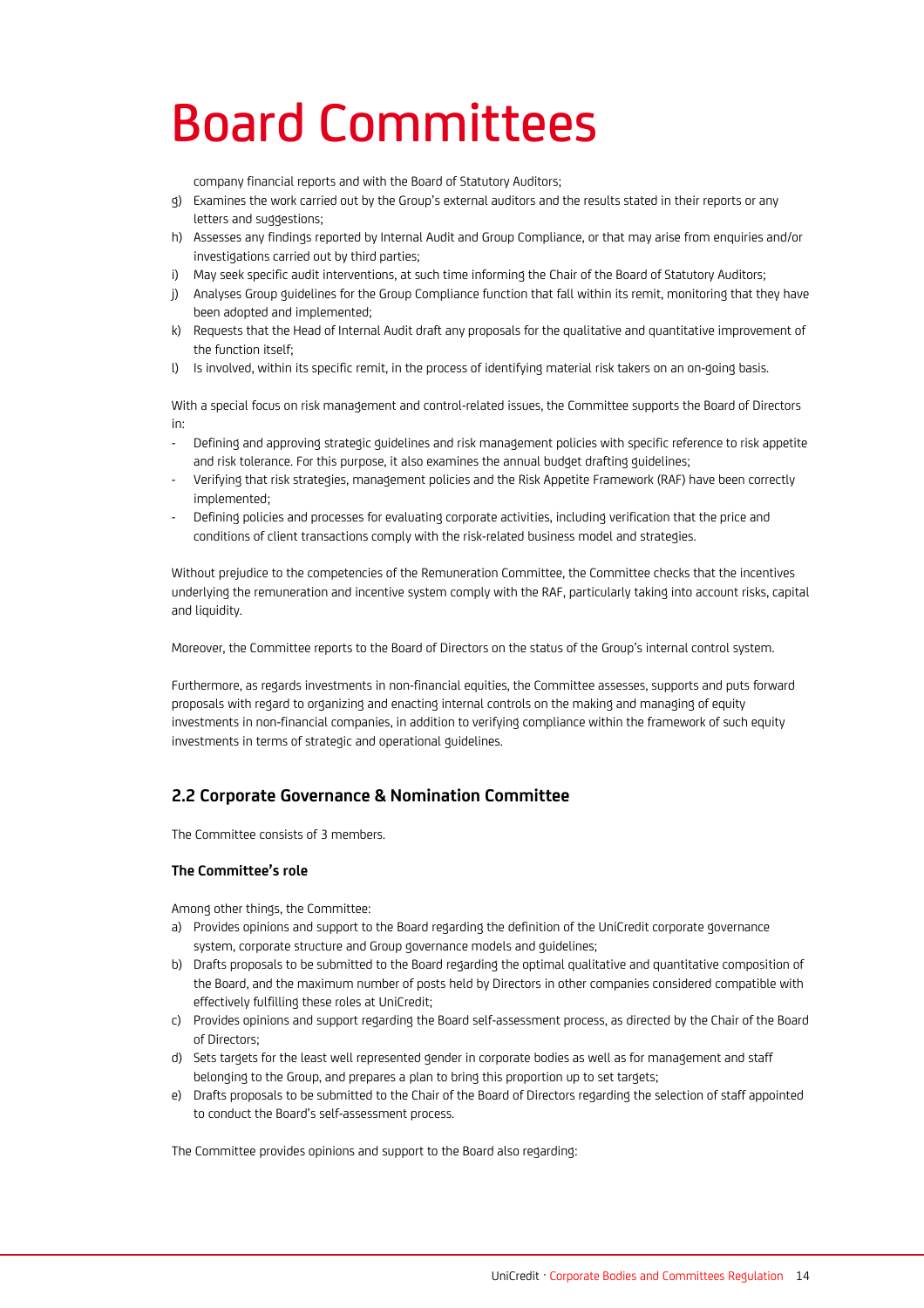- a) The verification that UniCredit Directors comply with the requirements provided by applicable laws and the Articles of Association (including the ban on interlocking directorships laid down by applicable laws), and that they collectively and individually ensure abidance with the qualitative and quantitative composition of the Board deemed to be optimal;
- b) The selection of candidates for the post of Chair, Chief Executive Officer and Director of UniCredit, in the event of co-optation, and, should the Board present its own list of candidates for the position of independent Director for approval by the UniCredit Shareholders' Meeting, taking into due account any recommendations from shareholders, as per the process described in Annex sub-D;
- c) The appointment of the CEO, General Manager, Deputy General Managers and other Executives with strategic responsibilities;
- d) The verification that the General Manager and the Manager in charge of drafting the company financial reports comply with the requirements provided by applicable laws and the Articles of Association, if applicable;
- e) The definition of appointment and succession plan policies for the CEO, General Manager, Deputy General Managers and other Executives with strategic responsibilities, Senior Executive Vice Presidents, the Group Management Team (Executive Vice Presidents) and Leadership Team (Senior Vice Presidents);
- f) The definition of the policy for the appointment of corporate officers (members of the Board of Directors, Board of Statutory Auditors and Supervisory Board) at Group companies;
- g) The designation of corporate officers (members of the Board of Directors, Board of Statutory Auditors and Supervisory Board) at the main companies.

Moreover, the Committee:

- Provides support, coordinating with the Internal Controls & Risks Committee, in proposing candidates or assessing dismissal for the roles of Heads of corporate control functions to the Board of Directors;
- Undertakes research to help the Board of Directors draft a succession plan for executive directors.

# **2.3 ESG Committee**

The Committee consists of 3 members.

#### **The Committee's role**

The purpose of the ESG Committee is to support the Board of Directors in fulfilling its responsibilities with respect to the ESG integral components on the Group's business strategy and sustainability.

The ESG Committee shall provide opinions and support to the other Board Committees to ensure the alignment of the Group's policies to UniCredit's ESG principles and objectives.

The Committee also oversees:

- ESG and sustainability-related developments also considering international guidelines and principles and market developments, monitoring the positioning of the Group with respect to national and international best practices in the ESG field,
- The preparation of the yearly Integrated Report, which constitutes a non-financial declaration pursuant to the provisions of Sections 3 and 4 of Legislative Decree no. 254/2016, as well as the preparation of the TCFD (*Task force on Climate-related Financial Disclosures*) report, and any other specific disclosure obligations required by future ESG commitments of the Bank.

# **2.4 Remuneration Committee**

The Committee consists of 3 members.

At least one member of the Committee has adequate knowledge and experience in finance or remuneration policies,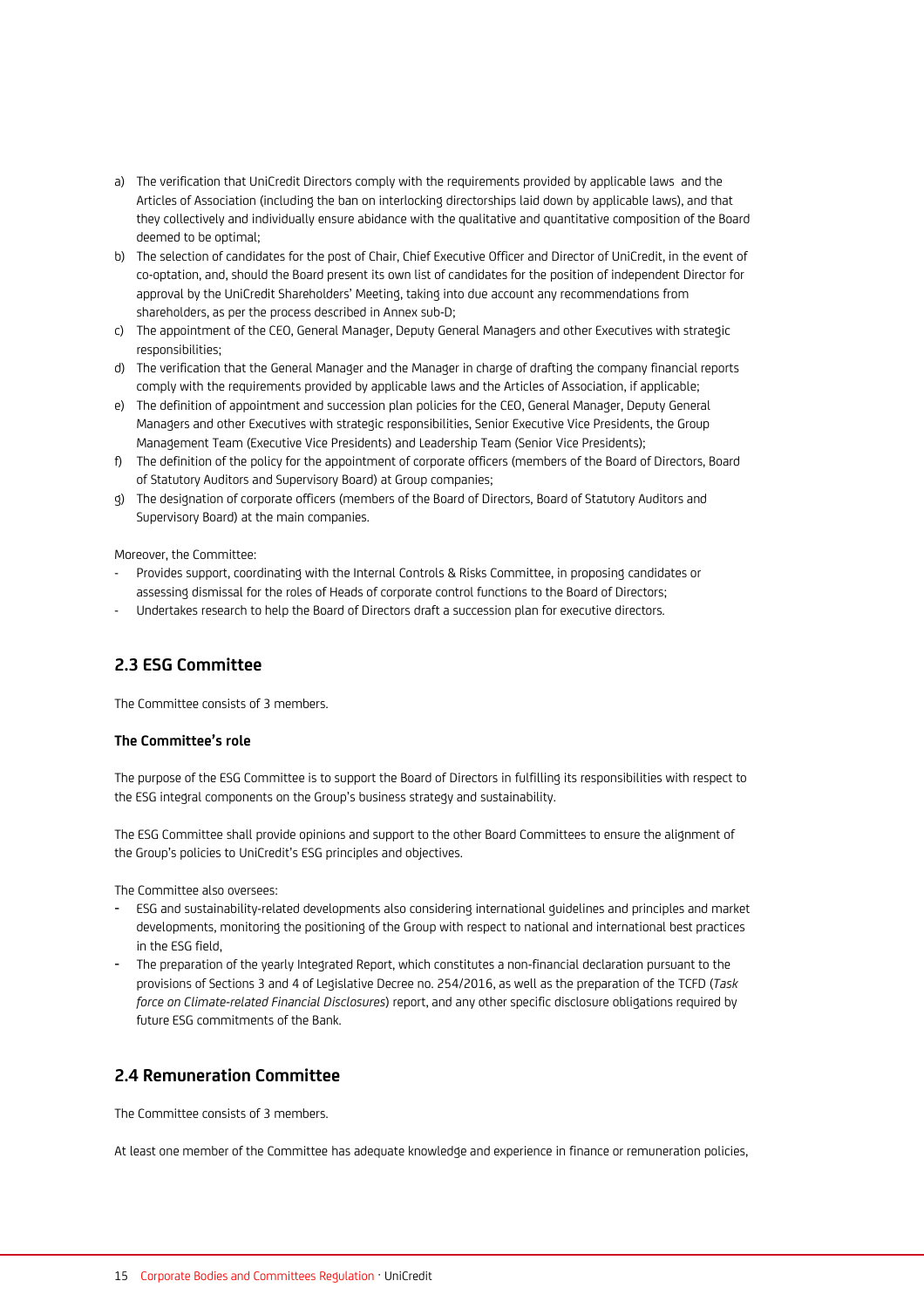# Board Committees

which the Board of Directors assesses at such time as they are appointed to the Committee.

In order for the incentives included in the compensation and incentive schemes to be consistent with the Bank's risk, capital and liquidity management, as well as to get updates on the market trends, compensation levels and regulatory developments, an external advisor also attends Committee meetings.

The Group Risk Officer is invited, upon need, to attend Committee meetings to ensure that incentive schemes are appropriately updated to take into account all of the risks that the Bank has taken on, pursuant to methodologies in compliance with those adopted by the Bank in managing risk for regulatory and internal purposes.

#### **The Committee's role**

Among other things, the Committee:

- Puts proposals to the Board regarding the remuneration and the performance goals associated with its variable portion, for the members of the Board of Directors, the General Manager, Deputy General Managers, Heads of the corporate control functions and personnel whose remuneration and incentive systems are decided upon by the Board;
- Exercises oversight on the criteria for remunerating the most significant employees, as identified pursuant to the relevant Bank of Italy provisions, as well as on the outcomes of the application of such criteria.

Furthermore, the Committee issues opinions to the Board on:

- a) The remuneration policy for Senior Executive Vice Presidents, the Group Management Team (Executive Vice Presidents) and the Leadership Team (Senior Vice Presidents);
- b) Group incentive schemes based on financial instruments;
- c) The remuneration policy for corporate officers (members of the Board of Directors, Board of Statutory Auditors and Supervisory Board) at Group companies.

Committee members regarding whom the Committee is called upon to express its opinion on their remuneration as a result of their specific assignments shall not attend meetings at which the proposal for such remuneration is calculated.

Furthermore, the Committee:

- Coordinates the process for identifying material risk takers on an on-going basis;
- Directly oversees the correct application of rules regarding the remuneration of the Heads of corporate control functions, working closely with the Board of Statutory Auditors;
- Works with the other committees, particularly the Internal Controls & Risks Committee, to verify that the incentives included in compensation and incentive schemes are consistent with the RAF, ensuring the involvement of the corporate functions responsible for drafting and monitoring remuneration and incentive policies and practices;
- Provides appropriate feedback on its operations to the Board of Directors, Board of Statutory Auditors and the Shareholders' Meeting;
- Where necessary drawing on information received from the relevant corporate functions, expresses its opinion on the achievement of the performance targets associated with incentive schemes, and on the other conditions laid down for bonus payments.

# **2.5 Related-Parties Committee**

The Related-Parties Committee consists of 3 independent members.

In reference to the Related-Parties Committee's meetings, only for reasons of urgency, in specific cases dealing with transactions falling into the decision-making powers of the Board of Directors, a meeting may be convened at least twelve hours in advance.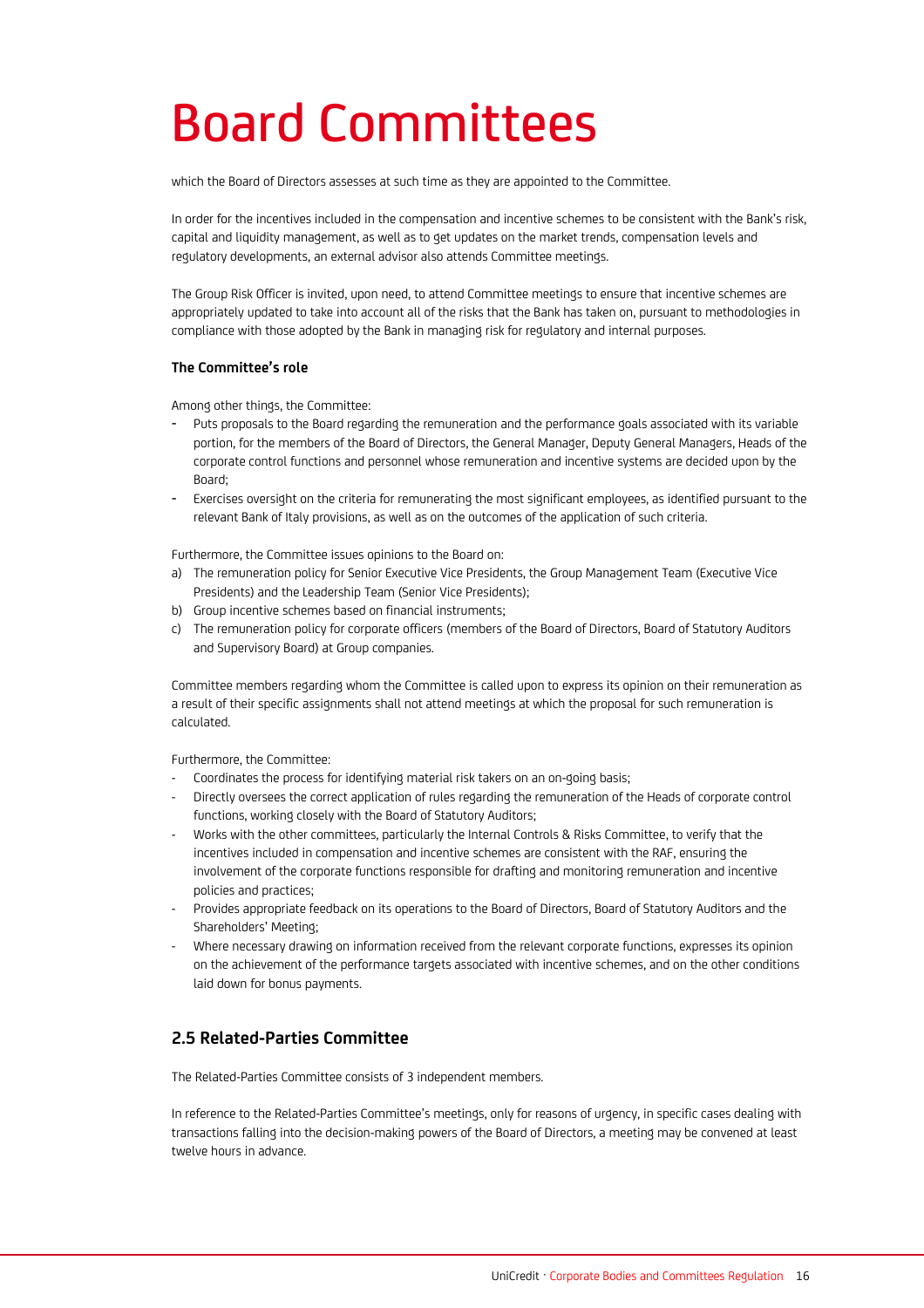The Related-Parties Committee establishes appropriate information flows with the Board of Statutory Auditors.

#### **The Committee's role**

The Committee operates on a consultative and proposition-making basis. The Committee oversees issues concerning transactions with related parties pursuant to CONSOB Regulation no. 17221/2010 and transactions with associated parties pursuant to Bank of Italy Circular no. 285/2013 (Part III, Chapter 11), carrying out the specific role attributed to independent directors by the aforementioned provisions. Furthermore, it carries out any other duties assigned to it within the Global Policy for the management of transactions with persons in conflict of interest.

The Company's competent offices ensure a constant monitoring of transactions envisaged by the procedures for the identification and management of transactions with related and/or associated parties, also in view of enabling the Committee to propose corrective actions.

#### a) Temporary replacement in the event of conflicts of interest

For each individual transaction, Committee members must be different from the counterparty, its associated parties and/or any entities related to it.

If a Committee member is a counterparty to the transaction under examination (or is related/associated with the counterparty), he/she must promptly inform the Chair of the Board of Directors and the Committee Chair (provided he/she is not in a conflict of interest situation), and abstain from attending further Committee proceedings with regard to the transaction in which the relationship exists. Having consulted with the Committee Chair (provided he/she is not in a conflict of interest situation), the Chair of the Board of Directors shall immediately take steps to replace the member who has this conflict of interest with another member from the Board of Directors who qualifies as independent pursuant to the Italian Corporate Governance Code, after contacting them beforehand, in order to restore the Committee to three non-related and non-associated independent Directors.

#### b) Temporary replacement of unavailable members in the event of an urgent transaction

For transactions that need to be finalised urgently and require the intervention of the Related-Parties Committee during negotiations and due diligence and/or during the issue of opinions, having acknowledged the urgency and noted that the majority or all members are unable to meet or carry out the required activities in time to conclude the transaction, the Committee Chair shall promptly inform the Chair of the Board of Directors of this situation.

In any event, these circumstances must be communicated no later than the day after the Committee Chair was informed that the majority or all Committee members were not available.

Having consulted with the CEO and determined that the transaction cannot be delayed, the Chair of the Board of Directors immediately takes steps to find three Directors to sit on the Committee and follow the process for temporary substitutions in the event of conflicts of interest.

- - -

As regards sections a) and b) above, it should be noted that:

- Replacements must be provided with all available information in good time before the meeting at which the Committee is called upon to express its opinion regarding the transaction;
- Replacements undertake the duties allocated to them until the conclusion of the decision-making process regarding the specific transaction in question, and remain involved in the decisions taken by the Committee.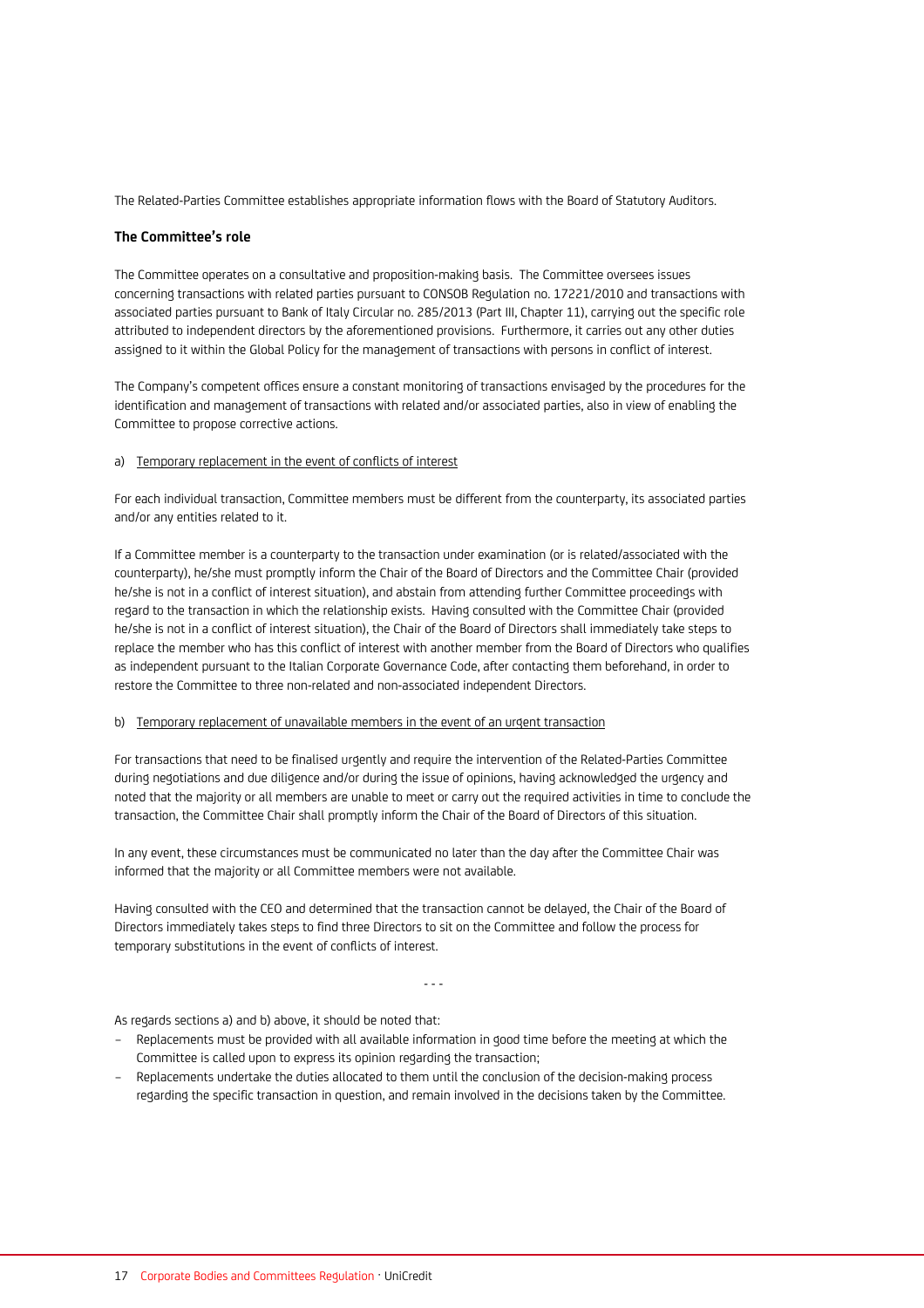# Board of Statutory Auditors

# **3.1 Composition**

The Board of Statutory Auditors consists of 5 standing Statutory Auditors, one of whom is Chair.

The Shareholders' Meeting further appoints 4 alternate Statutory Auditors.

The Board of Statutory Auditors must ensure gender equality.

Statutory Auditors may take on management and control positions at other companies within the limits established by applicable legal and regulatory provisions. They may not, however, take on positions at bodies other than those that are involved in audits at other Group companies or the financial conglomerate, or in companies in which the Bank directly or indirectly holds a strategic equity interest.

The Statutory Auditors, during their term in office, promptly inform the Company as to any appointment or termination and provide any information useful for determining the fulfillment of the requirements as laid down by current legal provisions, by the Articles of Association and by the Italian Corporate Governance Code.

# **3.2 Operations**

The Board of Statutory Auditors is fully autonomous in the organization of its functioning and in performing its activities.

The Board of Statutory Auditors meets at the Company's registered office or elsewhere, in Italy or abroad, as a rule every month, and whenever the Chair considers it necessary.

A convocation notice must be sent out to all standing Statutory Auditors reasonably far in advance, unless the situation is an emergency.

In order to ensure informed and effective participation, the convocation notice must state the Agenda items up for debate, unless special confidentiality-related reasons apply. As a rule, at least 3 working days prior to the meeting, the Chair provides Statutory Auditors with appropriate documentation regarding proposals, supporting documentation and the information necessary for them to express their opinions in an informed manner on the topics under deliberation at the meeting.

The Chair is responsible for planning Board of Statutory Auditors proceedings, as stated each time on the Agenda.

Should the Chair consider it appropriate, Board of Statutory Auditors meetings may be held via conference call or video conference in compliance with the provisions of the Articles of Association.

Group employees may be invited to attend Board of Statutory Auditors meetings, if requested to report on specific topics.

Communications during meetings and resolutions taken by the Board of Statutory Auditors are recorded as minutes in an *ad hoc* ledger, and signed by the Chair of the meeting and by all Statutory Auditors.

Minutes are retained for consultation on request by any Statutory Auditor.

The Board of Statutory Auditors, in the performance of its duties, may also take into account the "Rules of conduct for the Board of Statutory Auditors of listed companies".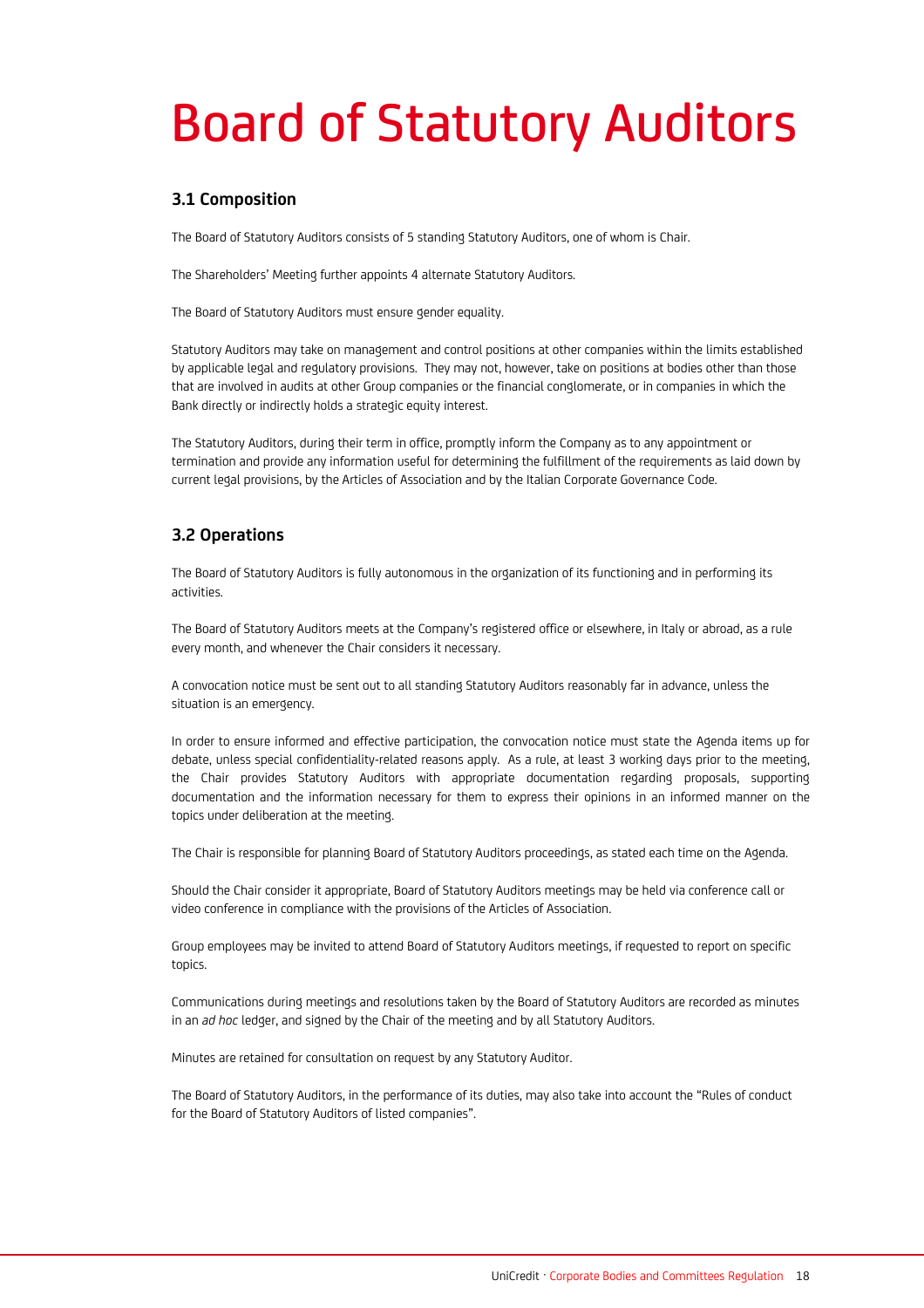# **3.3 Confidentiality**

All Statutory Auditors are duty-bound to maintain the confidentiality of documents and information obtained while performing their duties, and to comply with the procedures UniCredit has adopted for its internal management and external disclosure of such documents and information.

Confidentiality is a necessary precondition to guarantee that information can be passed on to Statutory Auditors promptly and completely with regard to all elements significant for decision-making. Internal procedures have been put in place specifically to ensure that documentation sent to Statutory Auditors remains confidential.

It is specifically envisaged that Statutory Auditors acquire such documentation exclusively via an IT platform protected by a two-level access key that requires not just a personal password but also a one-time soft token code generated by software issued to each of them.

Statutory Auditors have access to documentation sent to Directors in the run-up to Board meetings and to any Committee meetings they may attend (see Section 1 "Board of Directors", para. 1.3 above).

# **3.4 Competencies**

The Board of Statutory Auditors undertakes the tasks and functions envisaged by applicable laws and regulations.

In particular, it oversees compliance with laws, regulations and the Articles of Association, effective administration, the adequacy of organizational and accounting structures, the risk management and controls system, external auditing of the annual individual and consolidated accounts, independence of the external auditors, the process of financial disclosure and compliance with provisions on the disclosure of non-financial information.

In order to properly perform its tasks, and in particular to fulfill its obligation to promptly inform the Bank of Italy, and where provided, other supervisory authorities of irregularities in the management of the bank or violations of the law, the Board of Statutory Auditors is vested with all the powers provided for by prevailing laws and regulations.

The Board of Statutory Auditors is an integral part of the overall internal control system, carrying out functions established under Bank of Italy Circular no. 285.

The Board of Statutory Auditors, among other things, is responsible for overseeing the completeness, adequacy, functioning and reliability of the internal control system and the RAF, and abidance with provisions concerning the ICAAP process. With regard to the functions and corporate structures holding control-related duties and responsibilities, the Statutory Auditors are required to verify the efficacy of all structures and functions involved in the control system and their efficient coordination, advocating corrective actions to remedy any shortcomings or irregularities detected.

The Board of Statutory Auditors may work with in-house control structures and functions to undertake and steer its audits and mandatory enquiries. In order to accomplish this, it receives regular information flows and details on specific situations/company performance.

Given this close connection, the Board of Statutory Auditors expresses its opinion on decisions regarding the appointment and dismissal of the Heads of corporate control functions and, in order to carry out its oversight tasks, evaluates the essential elements making up the control system's overall architecture (powers, responsibilities, resources, information flows and the handling of conflicts of interest).

The Board of Statutory Auditors verifies and investigates the causes of and remedies to operational irregularities, performance anomalies, and shortcomings in the organizational and accounting structure. Special attention is addressed to compliance with regulations on conflicts of interest.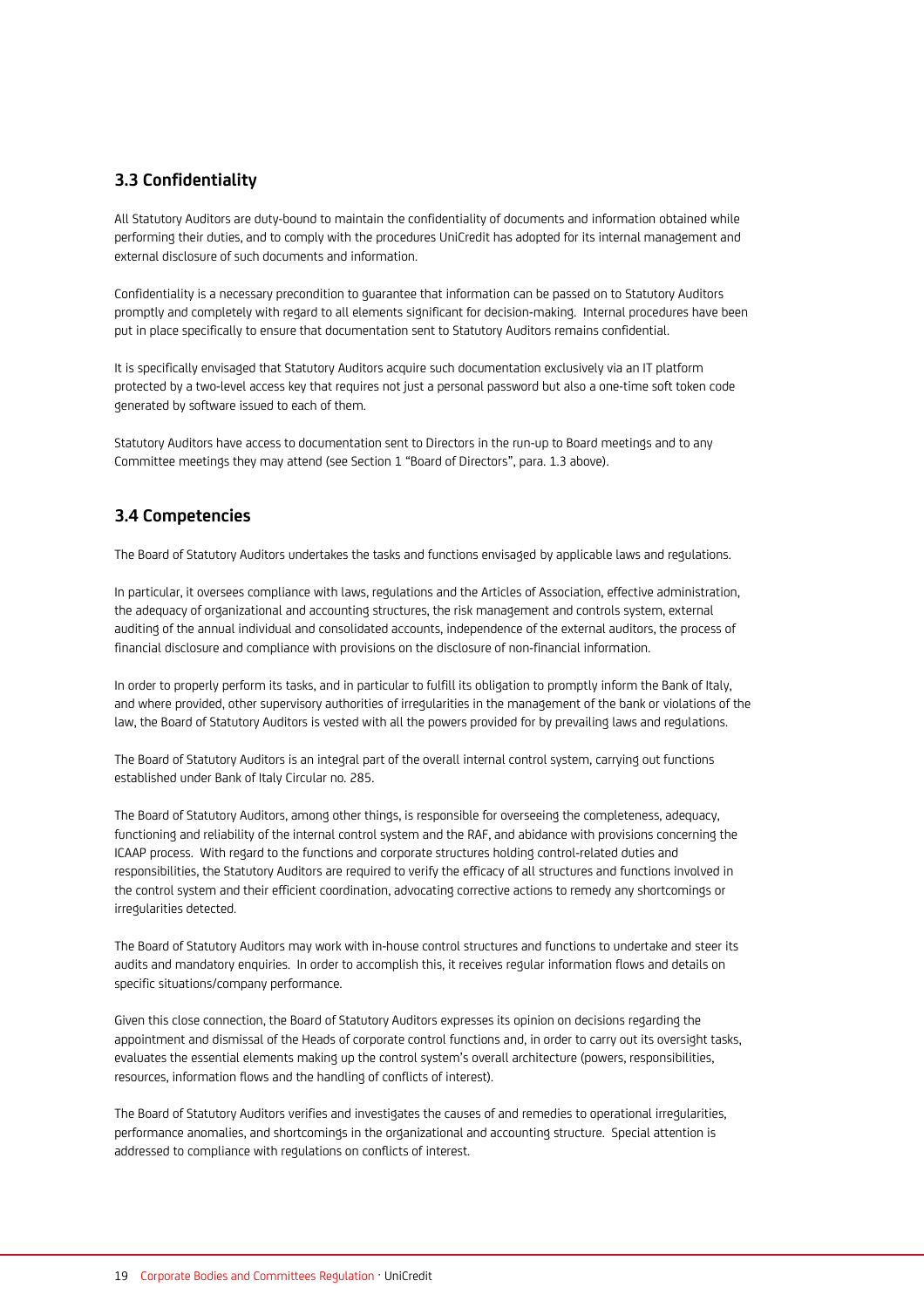# Board of Statutory Auditors

In tangibly determining the degree of depth of such enquiries, as well as assessing any irregularities detected, the Board of Statutory Auditors considers both the significance of any losses that may be generated for the Company, and the repercussions on its reputation/public perception.

Enquiries must cut across the entire company organization and include audits on systems and procedures (i.e. information and administrative/accounting procedures), the various parts of the business (loans, finance, etc.), and operations (new product rollout, entrance into new businesses or geographical areas, operational continuity and outsourcing). The Board of Statutory Auditors is responsible for overseeing the completeness, adequacy, functioning and reliability of the operational continuity plan.

The Board of Statutory Auditors verifies that the strategic and managing control activities carried out by UniCredit on Group companies have been correctly exercised.

Furthermore, the Statutory Auditors carry out checks on foreign branches, in accordance with the regulations issued by the Bank of Italy and in line with the risks taken by the same branches.

The Board of Statutory Auditors performs its oversight and monitoring duties in compliance with specific sector regulations (such as anti-money laundering regulations).

As regards the auditing of the accounts by the external audit firm, the Board of Statutory Auditors undertakes the duties envisaged by law (i.e., Legislative Decree no. 39/2010 as subsequently amended) and the duties associated with evaluating the adequacy and functionality of the accounting structure, including relevant information systems, in order to ensure that company business is correctly represented.

The Board of Statutory Auditors oversees and monitors the independence of the external audit firm and puts in place an on-going monitoring process of the activities carried out by the external audit firm.

The Holding Company's Board of Statutory Auditors, in undertaking its duties, works closely with its counterparts in the Group's subsidiaries.

# **3.5 The role played by the Chair**

The Chair of the Board of Statutory Auditors guarantees the effectiveness of debate on the Board of Statutory Auditors, and acts to ensure that the resolutions it reaches are the result of adequate debate and an informed and aware contribution from all of its members. To this end, the Chair shall ensure that: i) In good time, the Statutory Auditors are sent supporting documentation on the Board of Statutory Auditors' deliberations or, at the very least, initial information on the issues under debate; and ii) The supporting documentation for the resolutions provided during Board of Statutory Auditors' meetings is adequate in terms of quantity and quality with regard to the items on the Agenda.

When preparing the Agenda and chairing Board of Statutory Auditor discussions, the Chair shall ensure that issues of strategic relevance are given priority, and that all necessary time is set aside for such issues.

The Chair ensures that: i) The Statutory Auditors' self-assessment process is undertaken effectively, and its terms and conditions are consistent with the degree of complexity of the Board of Statutory Auditors work; ii) Envisaged corrective measures are adopted to tackle any shortcomings detected; and iii) The Bank prepares and implements inclusion programmes and training schemes for members of the Board of Directors and Board of Statutory Auditors.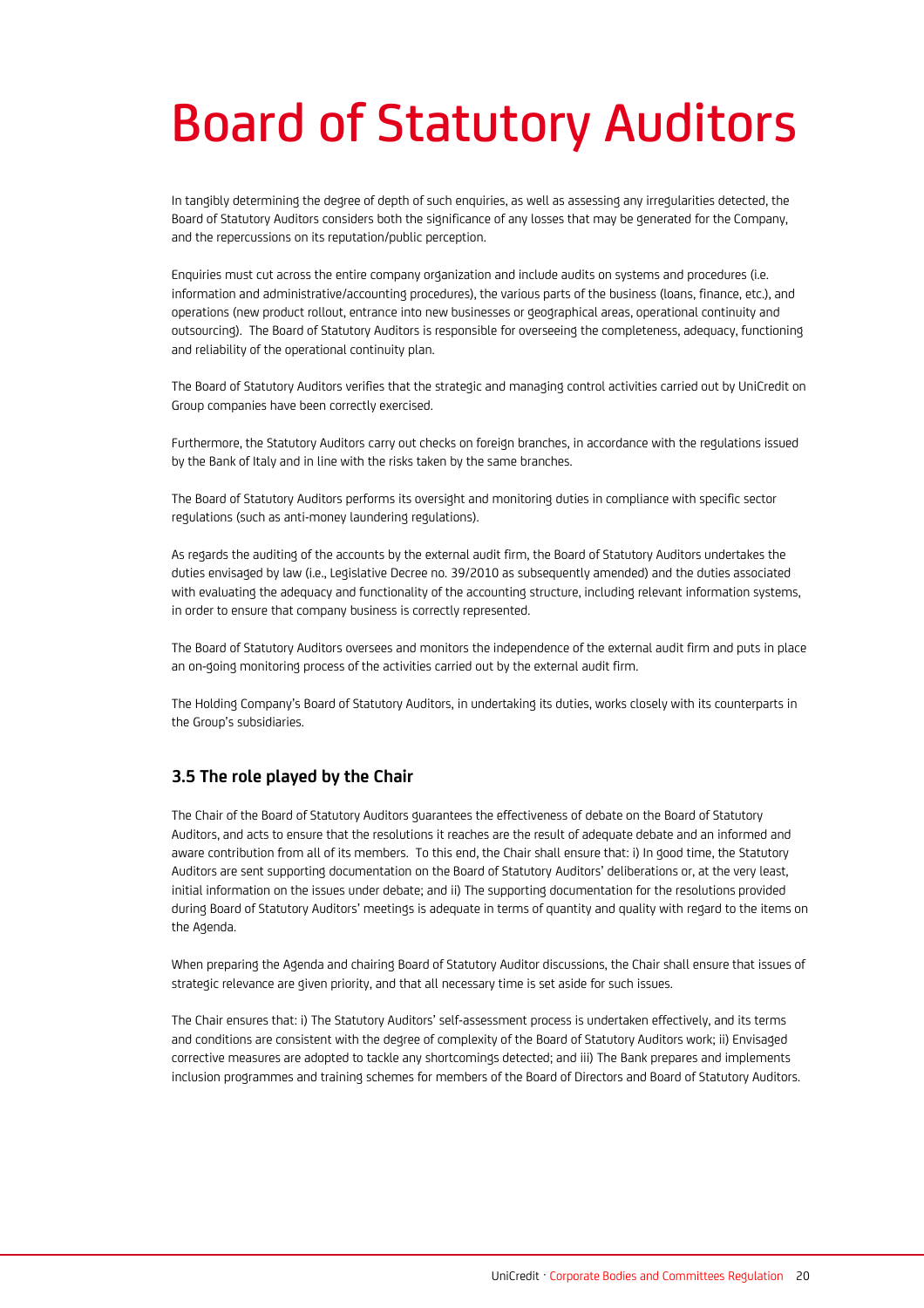# **3.6 Quorum and resolution making majorities**

The Board of Statutory Auditors is duly constituted when a majority of Statutory Auditors is present. It passes resolutions by an absolute majority of those present, without prejudice to different majority configurations envisaged by law.

In the event of a split vote, the Chair holds the casting vote.

# **3.7 Self-assessment process**

The Board of Statutory Auditors performs a self-assessment of its composition and functioning on at least an annual basis, with a view to:

- Ensuring a correct and efficient check on how the body is functioning and its appropriate composition;
- Guaranteeing substantive observance of the governance provisions issued by the Bank of Italy;
- Promoting updates to internal rules that govern how the Body functions in order to ensure that they remain valid and reflect any changes resulting from changes in business and to the operating backdrop;
- Identifying the main weaknesses, promoting debate on the Body and defining corrective measures to be adopted;
- Strengthening partnership and trust among individual members;
- Encouraging individual members' active participation, ensuring full awareness of the specific position covered by each member and their associated responsibilities.

The self-assessment process is focused on the adequacy of the bodies in terms of composition and functioning. More in detail, the focus is on the following elements: qualitative and quantitative composition, degree of diversity, educational background, meeting sessions, frequency, duration, the degree and form of participation, sufficient time available to dedicate to the assignment.

Self-assessments take into account enquiries envisaged pursuant to Section 26 of the Consolidated Banking Act and additional legal and regulatory requirements for holding positions (such as, by way of example, compliance with the ban on interlocking directorships set forth in Section 36 of Legislative Decree no. 201, dated 6 December 2011, converted into Law no. 214 of 22 December 2011). Where possible, self-assessments are undertaken concomitantly with these enquiries.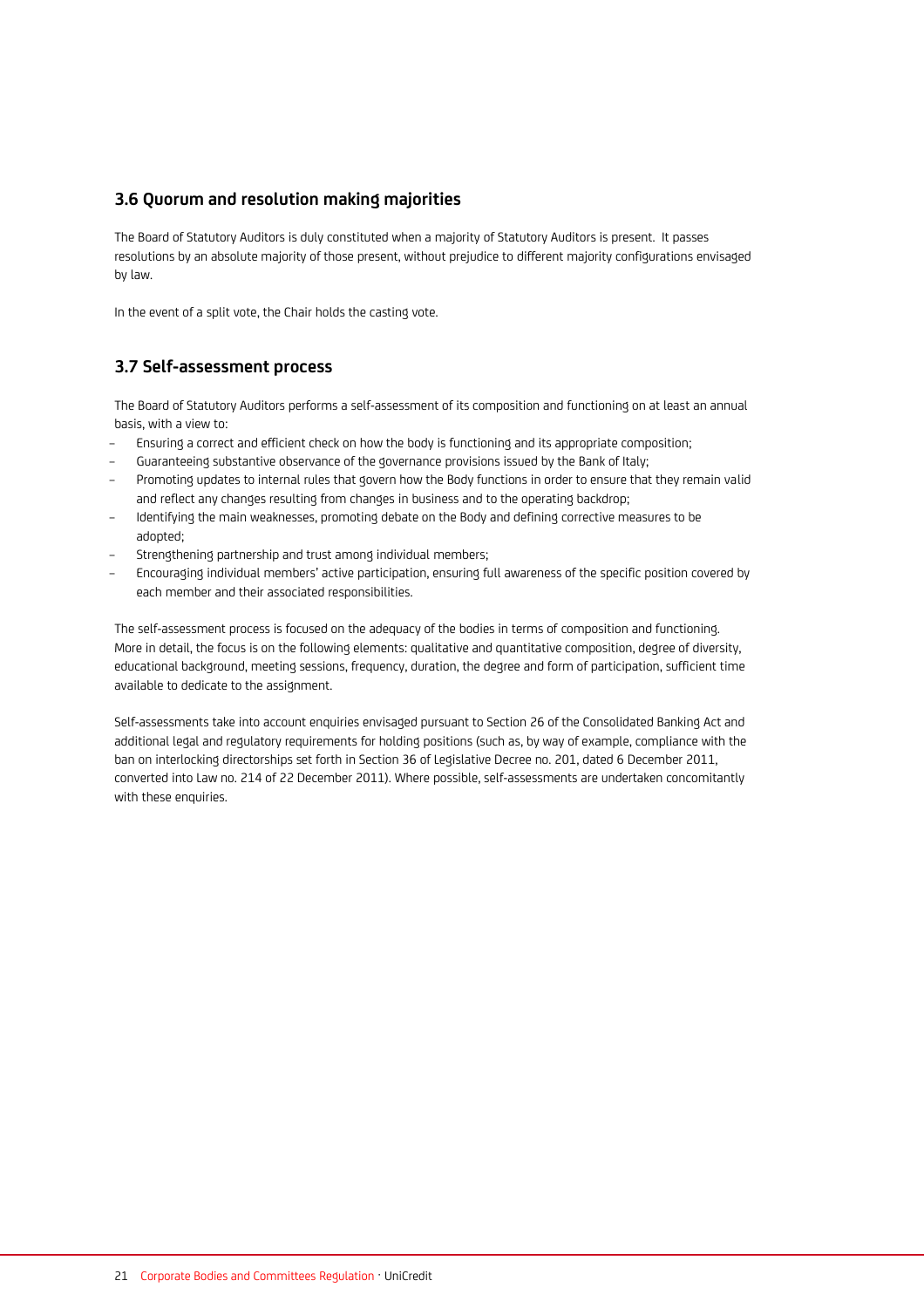# Information flows

UniCredit has procedures to ensure adequate information flows among its Corporate Bodies.

Below is a list of the parties required to send information flows on a regular basis to Corporate Bodies, including an illustration of the minimum content and the timing of the main flows.

## **Information flows from the Board of Directors**

Pursuant to Section 150 of the Legislative Decree no. 58/98 and Clause 23 of the UniCredit Articles of Association, the Board of Directors provides the Board of Statutory Auditors with disclosures on activities carried out by the Company and its subsidiaries and on significant transactions from an economic, financial and balance-sheet perspective, with a particular focus on transactions in which they hold an interest on their own account or on behalf of third parties. To this end, at least every three months the Directors send the Board of Statutory Auditors the reports it receives from the competent Company and subsidiary structures on the activities and transactions in question, drafted pursuant to directives issued by the Directors to enable the Board of Statutory Auditors to prepare its report on the operating accounts in compliance with the requirements issued, *inter alia,* by CONSOB.

The Board of Statutory Auditors attends Board of Directors' meetings.

### **Information flows from Board Committees**

The Chair of each Committee reports at the first available meeting of the Board of Directors on the work undertaken at the Committees meetings.

The Remuneration Committee sends the discussed documentation to the Board of Statutory Auditors following its meetings.

In the exercise of the duties assigned to it under applicable laws and regulations, the Related-Parties Committee provides the Board of Directors with:

- Advance and justified opinions, also binding, on the overall adequacy of internal procedures governing the identification and management of transactions with related parties and/or associated parties undertaken by UniCredit and/or Group companies, as well as relevant amendments, pursuant to CONSOB Regulations for transactions with related parties and Bank of Italy Regulations for transaction with associated parties;
- Advance and justified opinions issued, as expressly envisaged, on any interest in completing transactions with related parties and/or associated parties undertaken by UniCredit and/or Group companies, as well as on the propriety and substantive correctness of the related conditions, in the event that the Board of Directors' decision is requested.

# **Flows from the CEO**

In the exercise of the CEO's proposal and decision-making powers and/or power to submit information to the Board of Directors, the CEO is the recipient of information flows that Bank structures earmark for the Board pursuant to the legal and regulatory provisions in force at the time. Where envisaged, the CEO submits to the Board of Statutory Auditors documentation for compliance and assessment purposes, also in view of the necessary opinions and comments of the latter.

Furthermore, for the purposes of ensuring the correct and orderly management of the Bank, the Board of Directors has established a delegation system according to which it has empowered the CEO with the faculties and mandate required to execute all operations the Company may undertake pursuant to Clause 4, sub-section 1 of the Articles of Association. Within this context, pursuant to the terms, conditions and deadlines defined by the Board, the CEO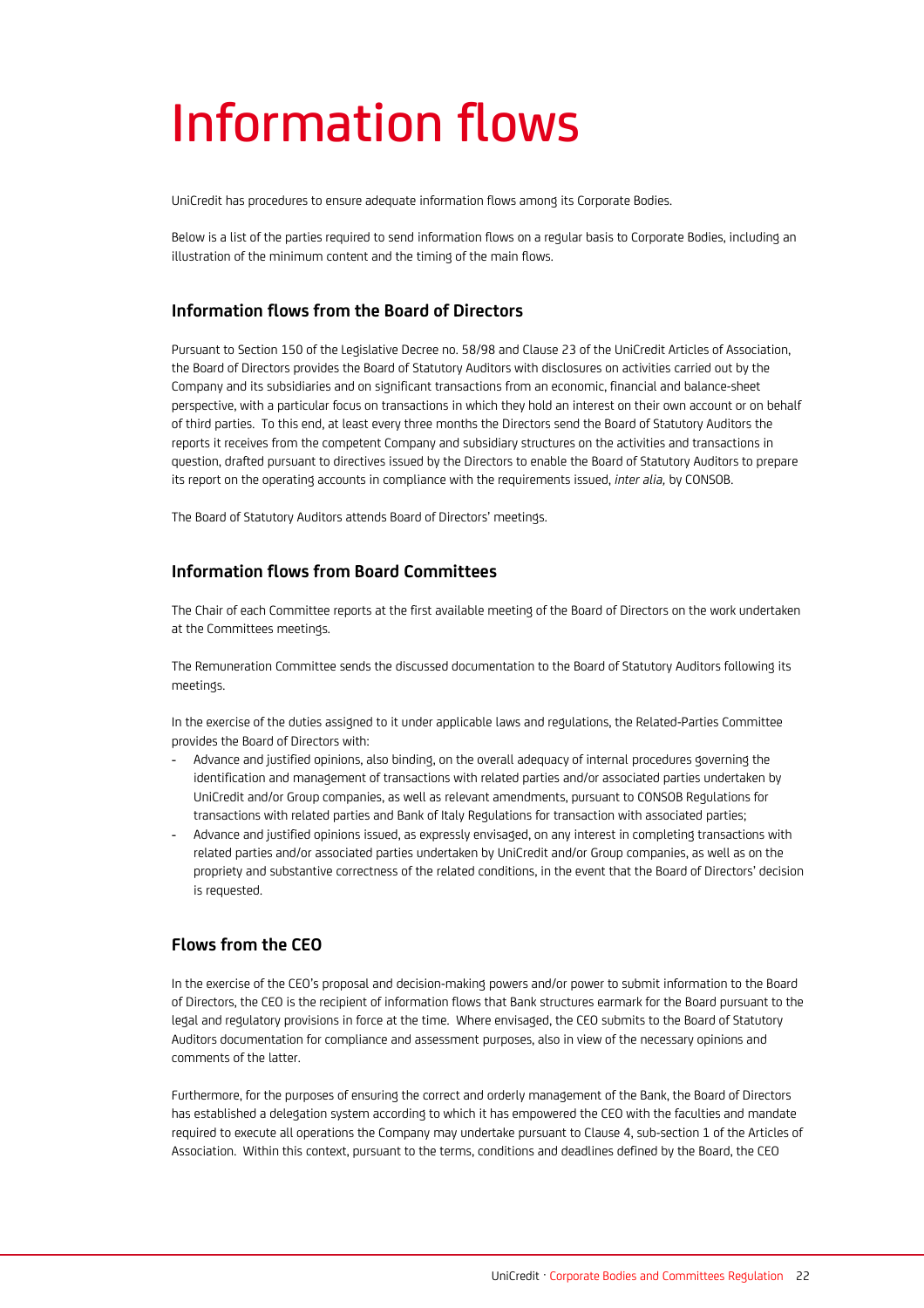informs the Board of Directors of sub-delegated powers and activities carried out by management in the exercise of its powers.

## **Information flows from the Board of Statutory Auditors**

On an annual basis, the Board of Statutory Auditors drafts and sends its calendar of meetings to the Chair of the Board of Directors and the Chair of the IC&RC.

The Board of Statutory Auditors periodically informs the IC&RC and the Board of Directors about the issues it has handled during its routine supervisory activity, together with its recommendations and opinions.

The Board of Statutory Auditors - which reports to the Shareholders' Meeting on supervisory activities carried out over the previous fiscal year, important omissions and censurable facts, if any - informs the Board of Directors on the relevant outcomes included in its annual report to shareholders.

## **Information flows from corporate Control Functions**

Corporate control functions directly send regular flows to all Corporate Bodies as per their specific area of competence. These flows are typically prepared on the basis of specific requirements pursuant to applicable rules and regulations or to specific internal self-regulatory requirements identified by the Board of Directors in compliance with Bank of Italy Circular no. 285.

In particular, Group Compliance, Group Risk Management and Internal Audit periodic reports must be sent directly to the Board of Statutory Auditors by the heads of these functions.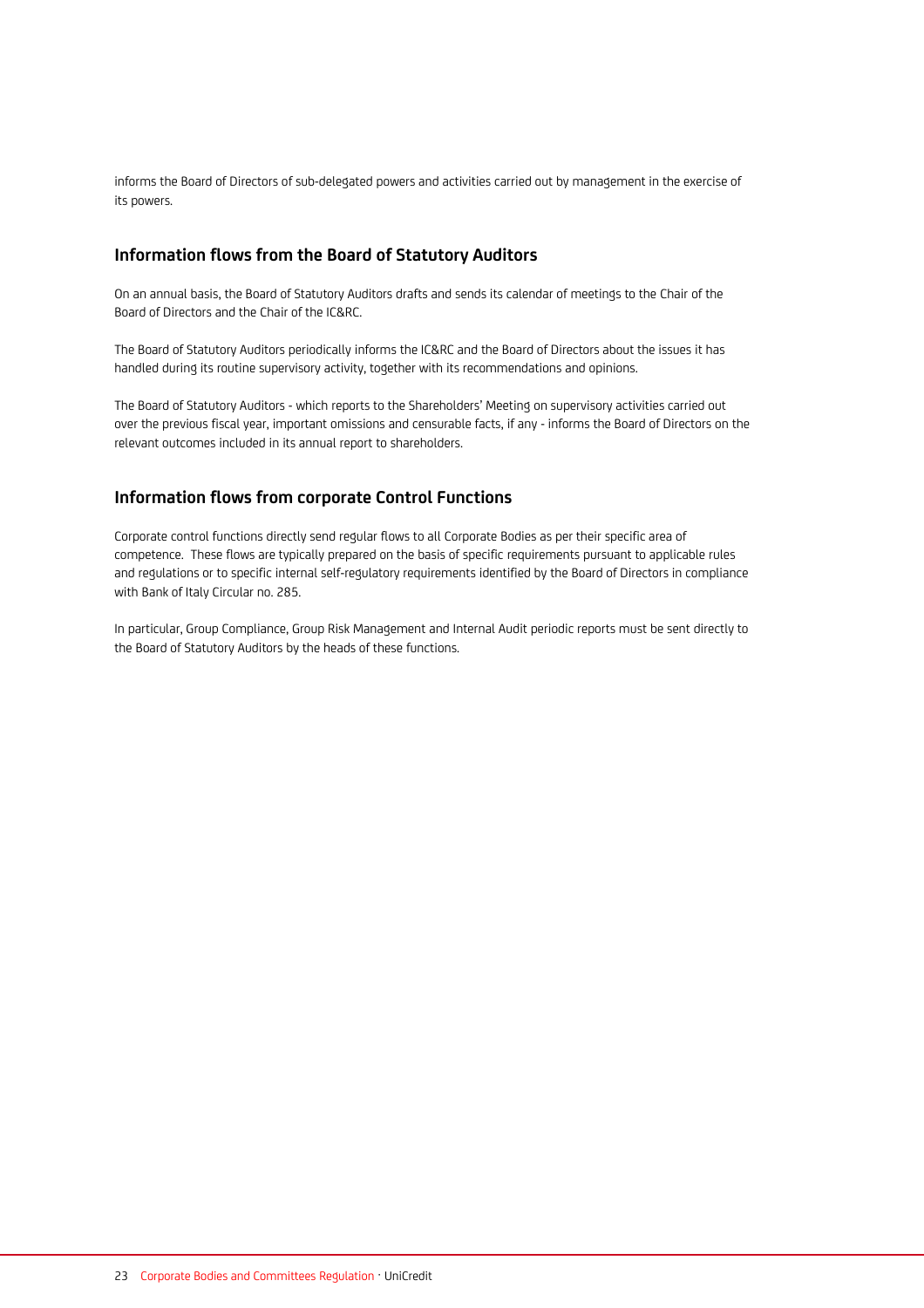# Annexes

#### **Annex A**

# **DOCUMENTATION TO BE SENT TO THE BOARD OF DIRECTORS AND BOARD COMMITTEES**

An internal procedure has been set up, which - by means of the IT platform described in Section 1 "Board of Directors", para. 1.3 ("Confidentiality") of the Regulation - allows Directors/Committee Members and Statutory Auditors to access the documentation and information supporting proposals to enable them to express their opinions in an informed manner on the topics under deliberation.

#### **Timing**

Customarily, documentation is made available to Directors at least 3 days prior to the Board meeting. In specific cases, this timescale may be reduced for justifiable reasons.

In exceptional cases, when the Board of Directors is called to take resolutions and the documentation is not made available within 3 days prior to the Board meeting, the Chair ensures that the Chief Executive Officer provides an appropriate presentation to the Board of Directors on the topic on the Agenda during the Board meeting. In any event, a summary must be distributed to Directors in due time before the Board meeting.

The same timescale applies to Board Committee meetings.

#### **Form and content of documentation to be sent to individual Directors/Committee members for the purposes of adopting resolutions regarding items on the Agenda**

A special format exists for pre-Board meeting support documentation.

This documentation consists of:

- A word format memorandum, in English;
- Any annexes to the memorandum (only documents explicitly subject to approval, acknowledgment, ratification);
- Supporting documentation ("focus" documents that are not official meeting documents, and are available online for closer examination by Directors).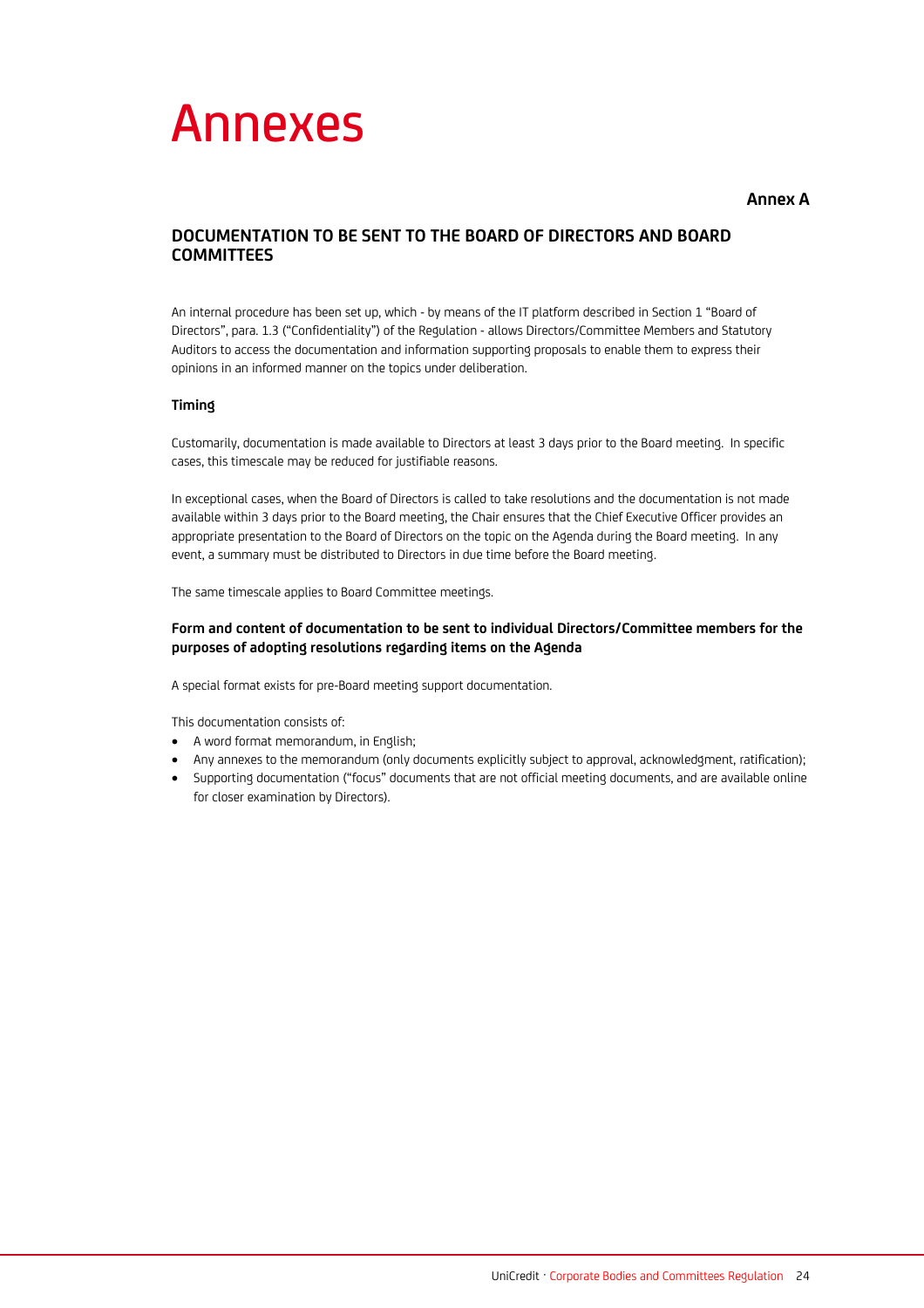### **BOARD OF DIRECTORS' SELF-ASSESSMENT PROCESS**

#### **1. What the process covers**

The self-assessment process focuses on the adequacy of the Board of Directors and Board Committees in terms of their composition and functioning.

As far as composition is concerned, the focus is on: qualitative and quantitative composition, size, degree of diversity, educational background, experience (including managerial), seniority in present post, guaranteed balance of nonexecutive and independent members, adequacy of the appointment processes and selection criteria, and ongoing professional development.

As far as functioning is concerned, the focus is on: meetings, frequency, duration, attendance levels and form of participation, sufficient time available to dedicate to the assignment, degree of trust, collaboration and interaction among members, awareness of the role of Board member, and the quality of debate at Board meetings.

The adequacy of the Board of Directors and Board Committees in terms of composition and functioning is tangibly measured in specific theme-based areas, with special reference to those relevant to sound and prudent management.

Merely by way of example, this encompasses the following:

- Identifying strategic guidelines;
- Corporate management, performance levels targeted and achieved;
- RAF, ICAAP, asset evaluation, risk measurement systems;
- Organizational structure, operational delegations, conflict of interest management;
- Internal control system;
- Outsourcing policies;
- Financial disclosure and accounts reporting systems;
- Information flows between corporate bodies and with corporate functions;
- Remuneration and incentive systems.

### **2. Persons involved in the self-assessment process**

The following play a fundamental role in the self-assessment process:

- i) The Chair of the Board of Directors, who is in charge of ensuring that the self-assessment process is carried out effectively and matches the degree of complexity of the Board's work, and that any corrective measures envisaged for shortcomings detected are effectively adopted;
- ii) Directors currently in office, who are asked to provide the relevant information; in particular, Board Committee Chairs and members;
- iii) The Corporate Governance & Nomination Committee, which is responsible for supporting the Board of Directors during the various stages of the process;
- iv) Members of the Board of Statutory Auditors;
- v) Persons who regularly attend Board meetings (e.g. General Manager and Secretary to the Board of Directors);
- vi) UniCredit internal staff responsible for conducting the self-assessment process;
- vii) Independent external consultant assigned to provide advice on implementing the various stages of the process.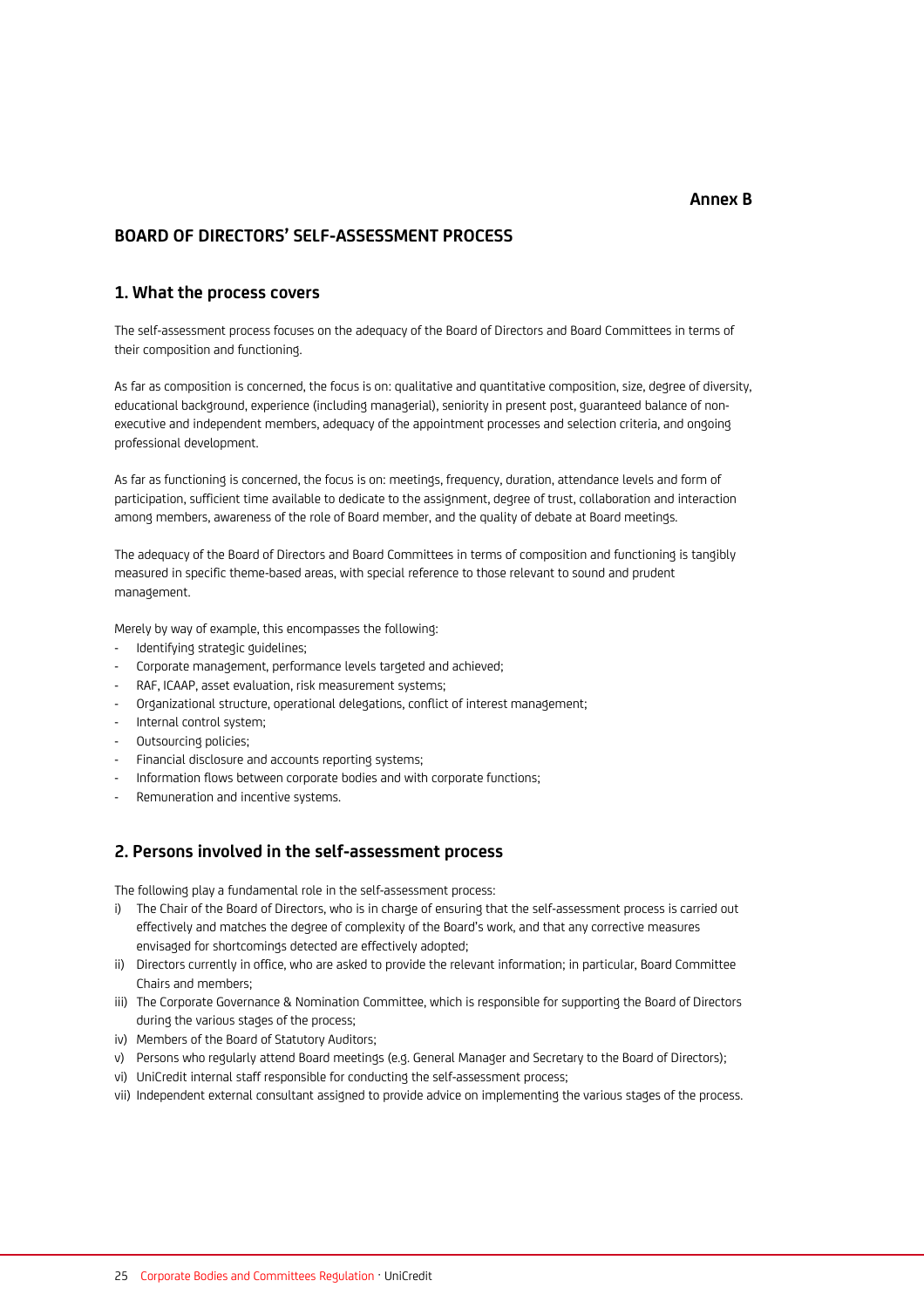# Annexes

The internal staff involved in the process belong to the Group Corporate Affairs Department and are selected by the Chair of the Board of Directors, based on a proposal from the Corporate Governance & Nomination Committee, in order to leverage competencies with regard to its corporate role of supporting the Board and Board Committees on issues relating to corporate governance and corporate law.

The self-assessment process is undertaken with the assistance of an external consultant chosen by the Chair of the Board of Directors, after receiving a proposal from the Corporate Governance & Nomination Committee. The selection of this consultant must take the following into account: skills, expertise in the field of corporate governance, and the need for neutral, objective and independent judgment, which are the hallmarks of the selfassessment process.

# **3. Process stages**

The self-assessment process may be broken down into the following stages:

- Examination;
- Drafting the outcomes of the self-assessment process;
- Preparation of the summary document of process outcomes.

#### *3.1 Examination*

The Directors provide the information required to conduct the assessment through the filling in of the questionnaires prepared by the UniCredit staff supported by the external consultant, and/or through individual and/or collective interviews conducted by the external consultant. The Company's top management may be asked to provide additional information and suggestions.

Once the examination stage has been completed, the independent external consultant drafts a summary document containing an overview of the results of the questionnaires and any interviews.

#### *a) Questionnaires*

The written questionnaires are filled out anonymously in order to ensure the full and free expression of Directors and the chance to carry out an objective analysis of the input provided.

The questionnaires, as a rule, take into consideration the composition and functioning of the Board as a whole and its Committees.

#### *b) Interviews*

Individual interviews with Directors to find out more on specific issues functional to the assessment required of Directors are conducted exclusively by the external consultant in order to ensure that the process is objective.

In agreement with the Chair of the Board of Directors, interviews may be extended to individuals who work at the Bank and who, as a result of their work, have a sufficient breadth of knowledge to assess the work carried out by the body itself.

#### *3.2 Drafting the outcomes of the self-assessment process*

Assisted by UniCredit staff and the external consultant, the Chair of the Board of Directors:

a) Analyses the summary document prepared by the external consultant containing in aggregate form the outcome of the questionnaire and any interviews in order to identify strengths and weaknesses regarding the composition and functioning of the Board of Directors and Board Committees;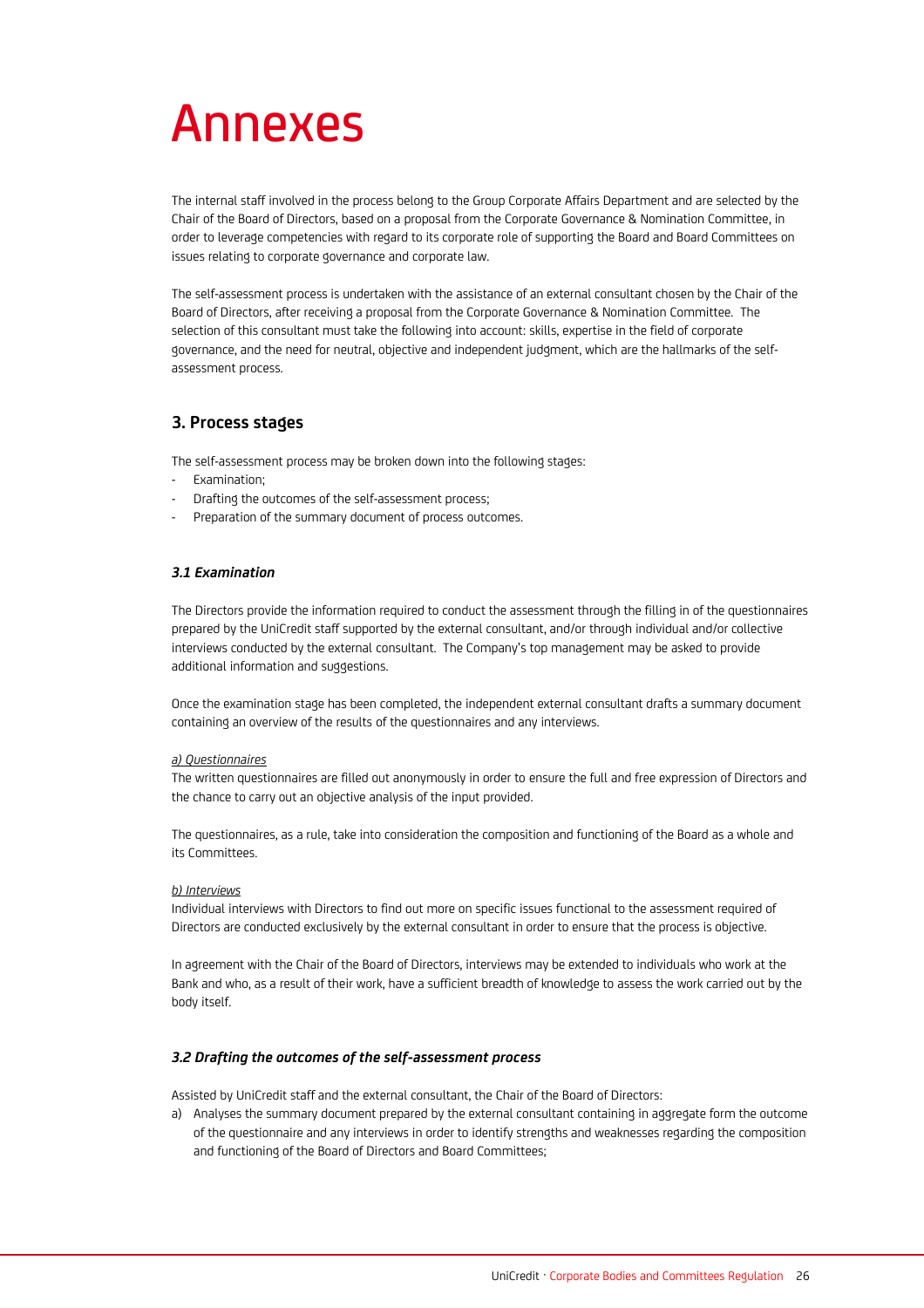- b) Draws up a proposal for actions deemed appropriate in areas of identified weakness;
- c) At subsequent self-assessments, verifies the advancement of initiatives taken by the Board following outcomes from previous self-assessment exercises.

#### *3.3 Preparation of the process outcome summary document*

Results from the analysis are written up in an *ad hoc* document which illustrates:

- i) The methodology and individual phases of the process;
- ii) The individuals involved, including the external consultant, if applicable;
- iii) The results achieved, highlighting strengths and weaknesses;
- iv) Any corrective actions necessary;
- v) For self-assessments after the first, how far previously approved corrective actions have been implemented.

This document will be submitted to the Corporate Governance & Nomination Committee and then, along with that Committee's opinion, to the Board of Directors for discussion and approval.

Where required, the document will be submitted to the European Central Bank or to the Bank of Italy.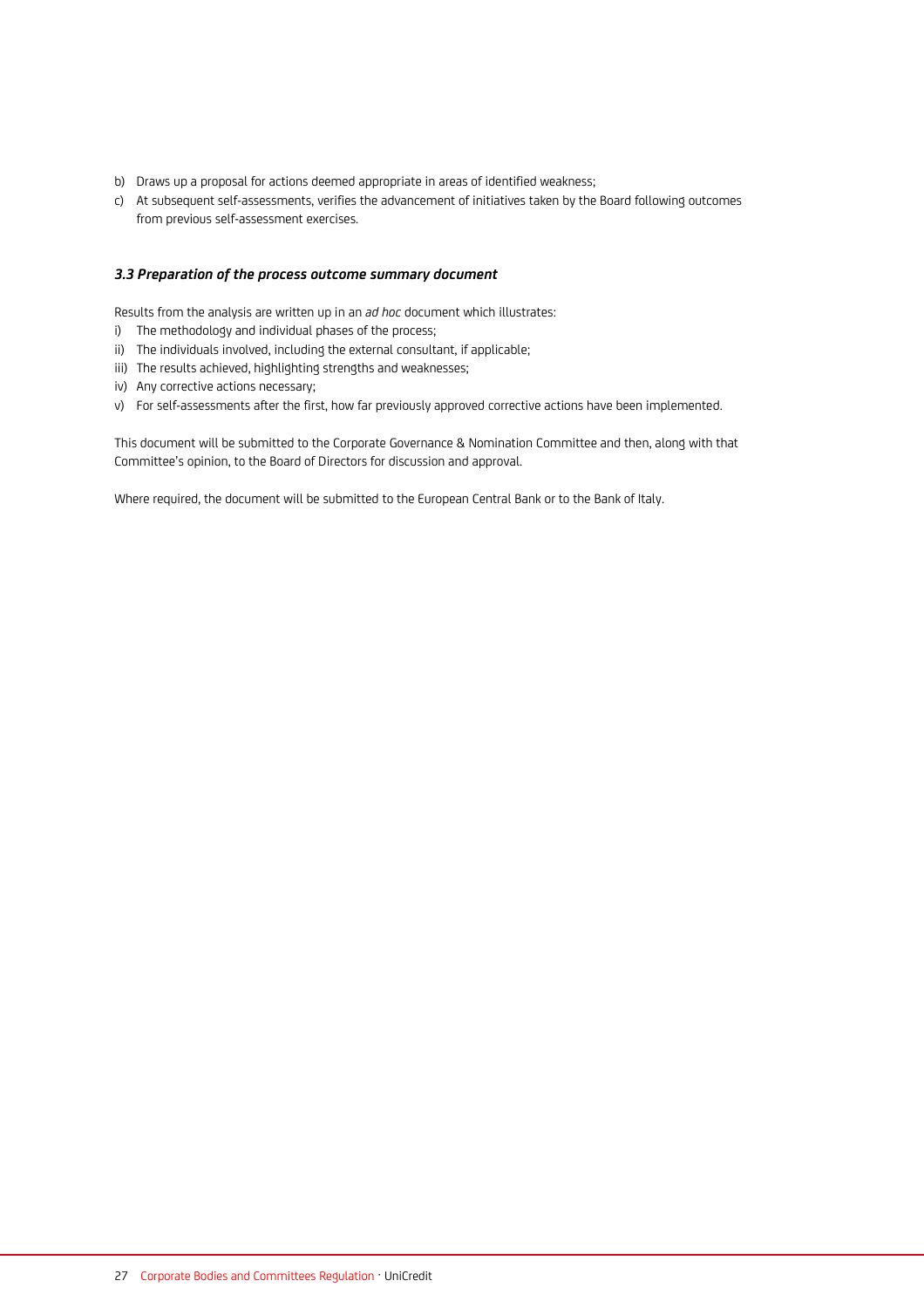

## **Annex C**

## **Methods for interaction between non-executive members of the Board of Directors and management**

# **1. Scope of application**

1.1. These rules are applicable to non-executive members of the Board of Directors ("non-executive Directors").

1.2 These provisions govern communications with management or requests for information relating to the Bank's business on matters that were never and have not been submitted to the Board's attention, outside of Board meetings.

# **2. Rules for interaction**

2.1 If a non-executive Director plans to have contact with management on matters falling under Article 1.2 above, they must approach the Chief Executive Officer, or a person delegated by the latter, who will, where necessary, provide the required responses, via the company email.

2.2 Contacts shall in any case be in full compliance with current laws and regulations (e.g. regulations governing privileged information, privacy, confidentiality, banking secrecy, etc.).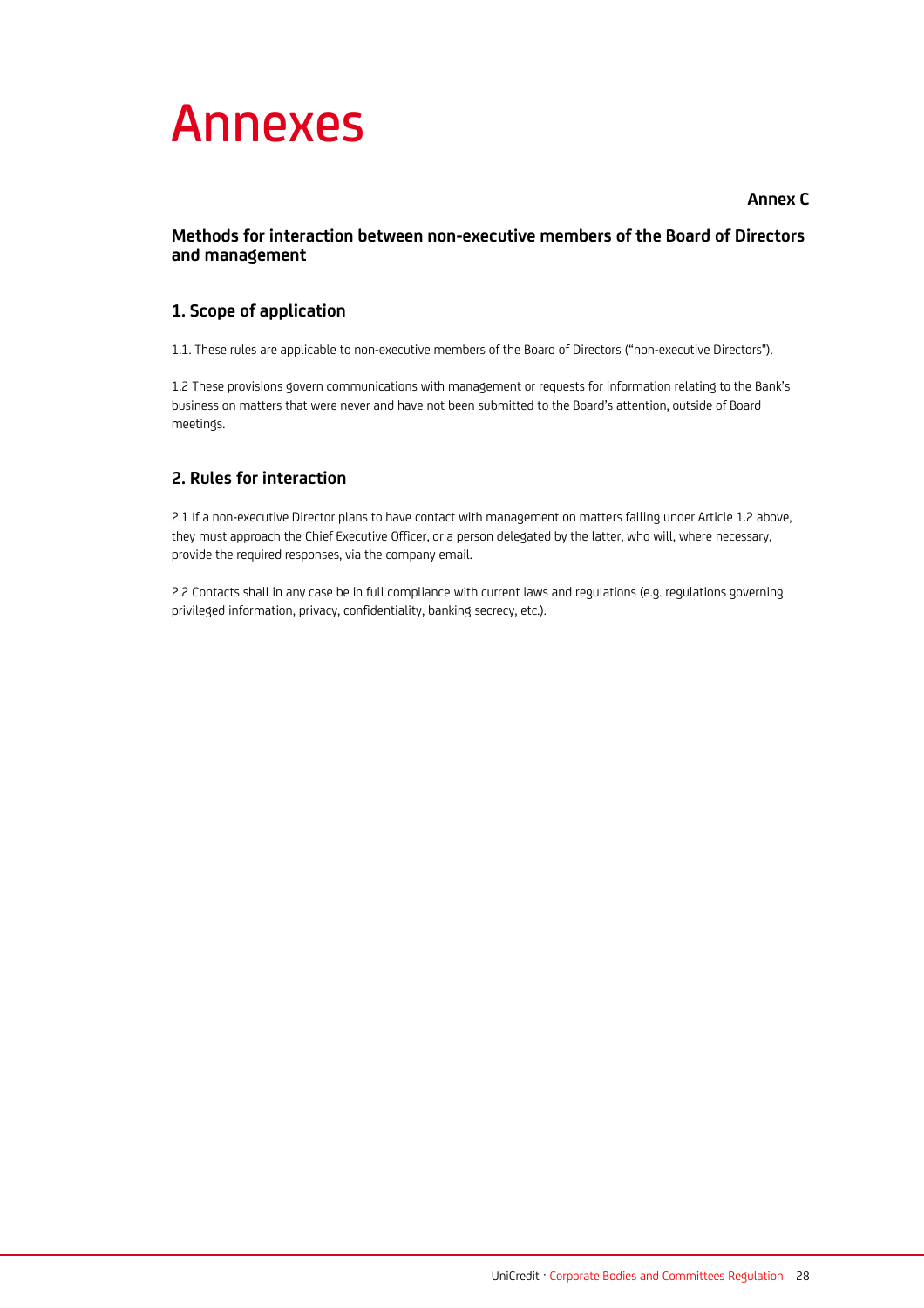#### **Annex D**

# **PROCESS FOR SELECTING CANDIDATES FOR THE POSTS OF CHAIR, CHIEF EXECUTIVE OFFICER AND MEMBER OF THE BOARD OF DIRECTORS**

# **1. Premise**

Whereas:

- in the event that one or more vacancies should arise on the Board of Directors, the Board is called upon to fill them and, should the entire Board need to be replaced because its term has expired, may present a list of candidates to be submitted to the General Meeting of Shareholders or, upon publication on the website of the Quali-Quantitative Profile, identify candidates that the Board deems to be suitable to cover the post of Director;
- the Corporate Governance & Nomination ("CG&N") Committee, in compliance with the relevant laws and regulations, supports the Board of Directors in defining the roles and capabilities required for the appointment, and in identifying candidates to fill the available Director positions,

the selection of candidates for the posts of Chair, Chief Executive Officer and Member of the Board of Directors shall take place based on the following process (the "Process").

# **2. Parties to the process**

- 1. "Task Force": a small number of Directors. If no Task Force is named, the activities assigned to the latter will be carried out by the entire CG&N Committee;
- 2. External Consulting Firm: one or more "head hunting" firms, chosen from among companies of high standing, appointed to support the Bank in the search for potential candidates. It should be noted that the appointment of the External Consultant may be omitted in the circumstances specified under Section 3.1 below;
- 3. CG&N Committee: supports the Board of Directors in the various stages of the process;
- 4. Chair of the CG&N Committee: participates in appointing the External Consulting Firm, ensuring that the methods employed for implementing the process are effective and consistent with its aims;
- 5. Board of Directors: defines the candidate profiles, appoints Directors to fill vacancies on the Board and identifies [candidates to serve as Directors in the event that the Board submits a slate to the Shareholders' Meeting\* or] submit to the shareholders one or more potential candidates suitable to cover the post of Director upon the publication on the website of the Quali-Quantitative Profile.

## **3. Stages in the process**

The process is comprised of the following stages:

- Nomination of Task Force members and appointment of an External Consulting Firm
- Definition of candidate profiles
- Candidate interviews
- Nomination/preparation of a list/identification of candidates

#### *3.1 Nomination of Task Force members and appointment of an External Consulting Firm*

The members of the Task Force are identified by the CG&N Committee if the Task Force is composed only of members of the Committee itself; while they are identified by the Board of Directors if the Task Force is composed also of Directors not belonging to the CG&N Committee.

In the same stage, the CG&N Committee identifies one or more of the leading head hunters operating on the market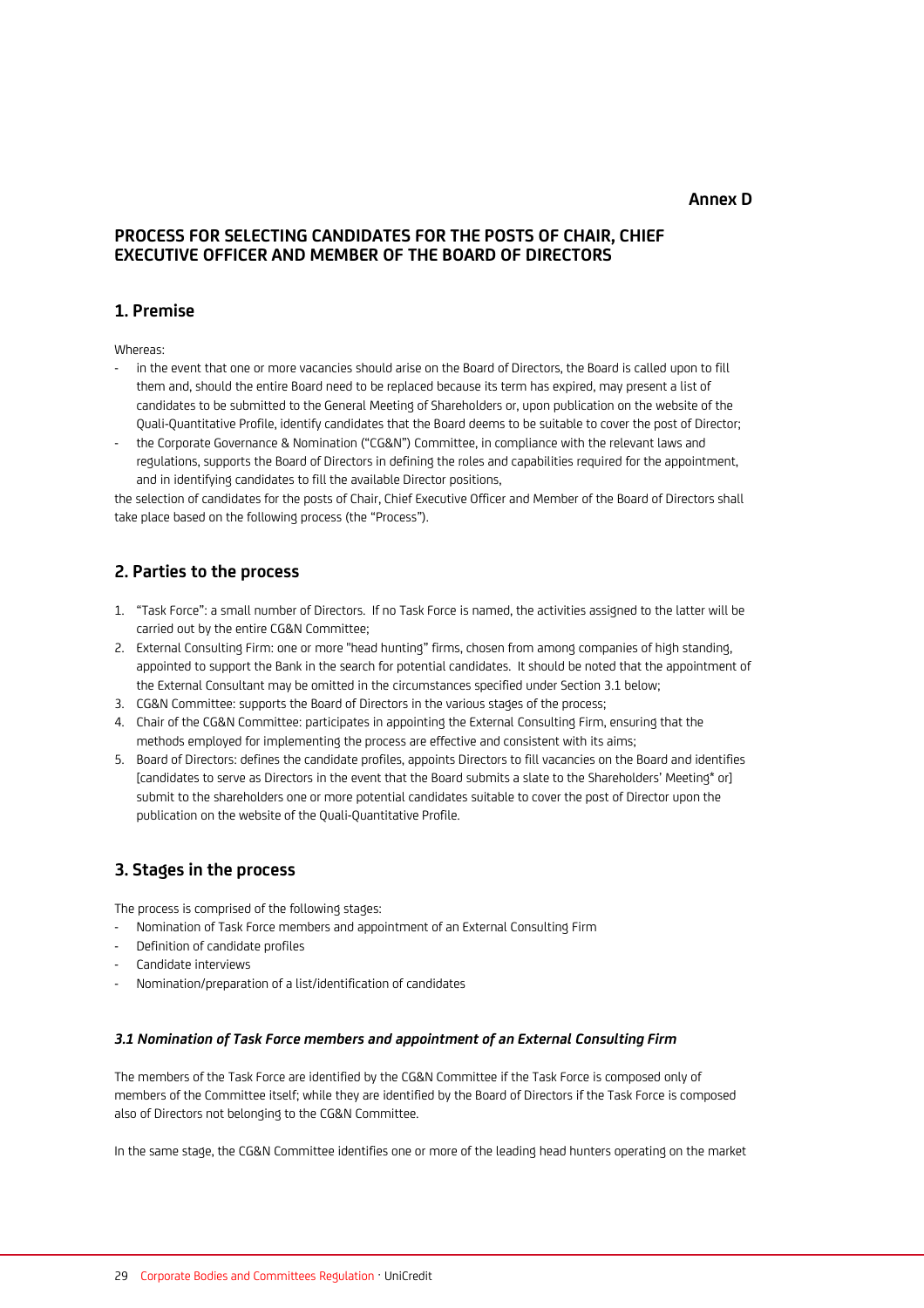# Annexes

at the time. In choosing potential consultants, attention should be paid to their know-how and expertise in the field of corporate governance, and to meeting the need for neutrality, objectivity and independent judgment.

It should be noted that, for reasons of confidentiality or urgency, the CG&N Committee is entitled to carry out the activities of the External Consultant itself directly, therefore without any head hunter being selected.

#### *3.2 Definition of candidate profiles*

With the support of the External Consulting Firm, the Task Force members identify the personal, professional and independence features they deem optimal for the post or specific appointment.

The Task Force then submits the profile of the ideal candidate(s) to the CG&N Committee which, if in agreement, in turn submits it to the approval of the Board of Directors.

#### *3.3 Candidate interviews and short-list proposal*

The head hunter(s) identify a long-list of possible candidates who match the profile approved by the Board of Directors.

Based on the list drafted by the head hunter(s), the Task Force begins conducting individual interviews with each potential candidate.

At the end of the interview stage, the Task Force submits a short-list of candidates to the CG&N Committee.

#### *3.4 Nomination/preparation of a list/identification of candidates*

The CG&N Committee examines the short-list prepared by the Task Force and submits a proposal to the Board of Directors to appoint one or more candidates or a list of candidates to present to the Shareholders' General Meeting or identified as suitable to cover the post of Director when the Quali-Quantitative Profile is published on the website.

The Board of Directors then decides on the proposal received from the CG&N Committee.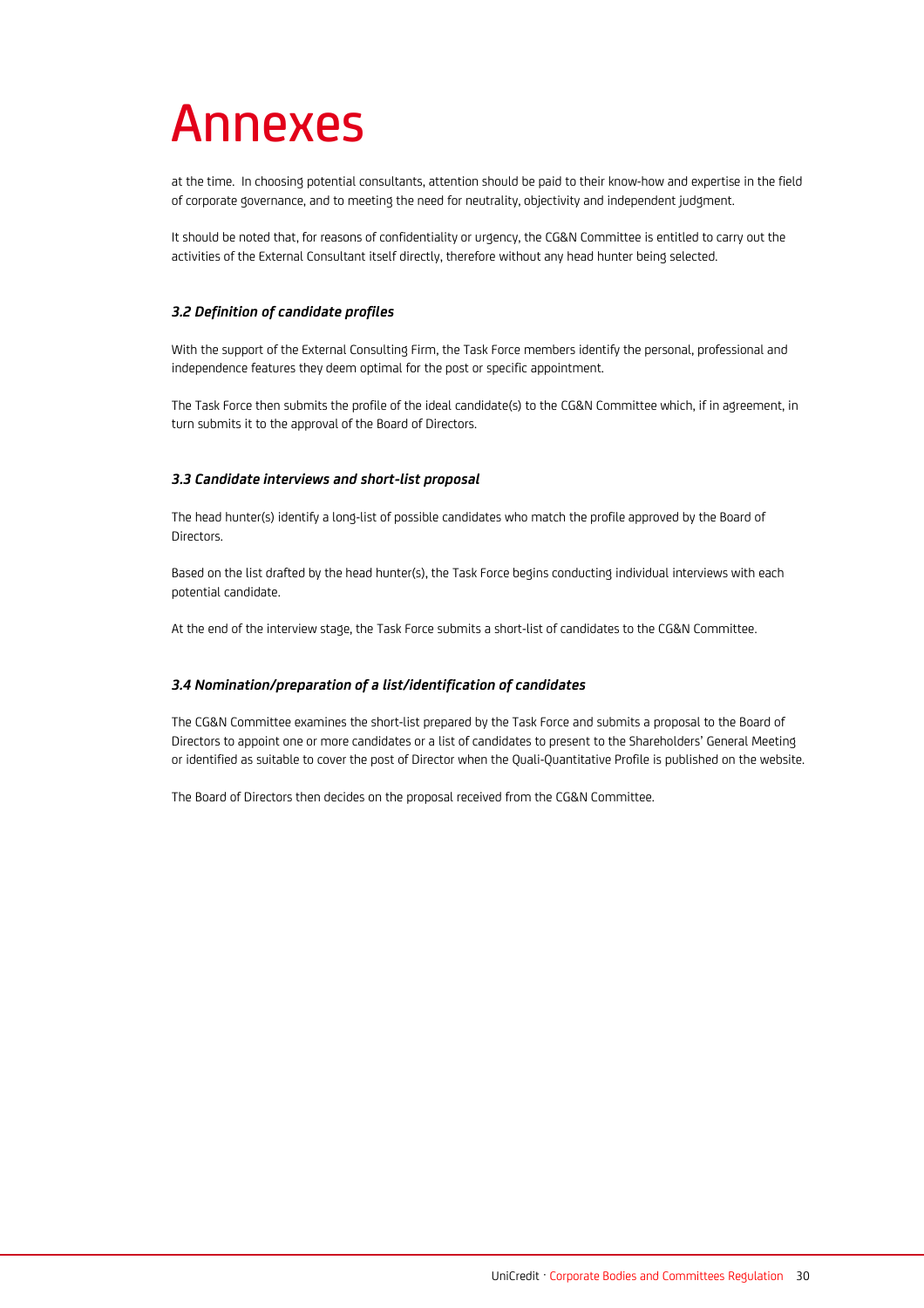#### **Annex E**

### **ENGAGEMENT POLICY**

#### **1. Scope of application**

- ✓ These rules govern any possible request for meetings and/or for information addressed to non-executive members of the Board of Directors by shareholders institutional or not, and/or any related proxy advisor.
- ✓ These rules also govern any possible request for meetings and/or for information addressed to non-executive members of the Board of Directors by Supervisory Authorities.

#### **2. Rules**

Dialogues with shareholders and/or any related proxy advisor are held by:

- the Chair of the Board of Directors, in agreement with the CEO, if related to strategic corporate governance topics or to the functioning of the Board of Directors;
- the CEO, in agreement with the Chair of the Board of Directors, if related to strategic business topics or to the bank's management.
- $\checkmark$  Should a non-executive member of the Board of Directors receive a request for a meeting and/or for information by shareholders and/or by any related proxy advisor, he/she should promptly inform the Chair of the Board of Directors.
- ✓ Each Chair of the Committees may directly maintain the meetings only for specific requests falling under their Board Committees' competencies, and on previous agreement with the Chair of the Board of Directors. The preparation of the meetings and of any supporting documents shall be carried out in agreement with the Chair of the Board of Directors and the CEO, as well as with the support of the relevant corporate structures.
- ✓ In such cases, the Chairs of the Board Committees report to the Chair of the Board of Directors and to the CEO on any discussed topic and on the meetings' outcomes. Also the Board of Directors will be informed at its first available meeting.
- ✓ In any case, dialogues shall occur in full compliance with the applicable laws, such as, for example, the rules on the inside information, in observance of any constraints resulting in particular from the market abuse regulation and the principle dealing with the shareholders' equal treatment (on an information basis).

Should a non-executive member of the Board of Directors receive a request for a meeting and/or for information by a Supervisory Authority, he/she should promptly inform the Chair of the Board of Directors.

In such case, the non-executive members of the Board of Directors report to the Chair of the Board of Directors and to the CEO on any discussed topic and on the meetings' outcomes. Also the Board of Directors will be informed at its first available meeting.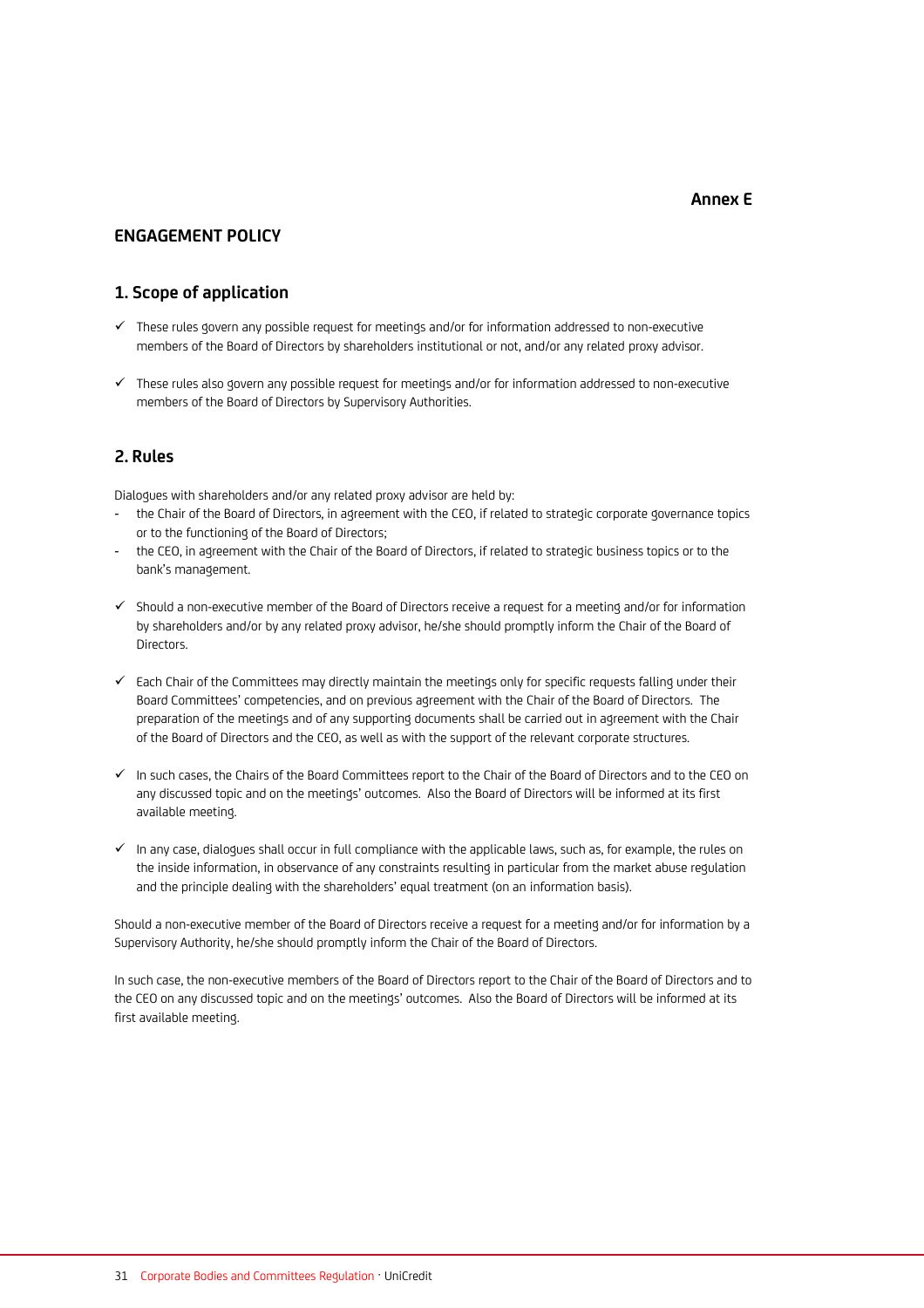

#### **Annex F**

### **POLICY ON THE INDEPENDENCE OF MIND OF THE MEMBERS OF THE BOARD OF DIRECTORS AND ON THE RELEVANT ASSESSMENT AND MANAGEMENT OF POTENTIAL INTERFERENCES**

## **1. Premise**

On December 15, 2020, Decree no. 169 of November 23, 2020 was published in the Italian Republic Official Journal (the "**Decree**"), which requires – as already provided by Article 91(8) of Directive 2013/36/EU (the "**Directive**"), by the Guidelines on the assessment of the suitability of members of the management body and key function holders jointly adopted by the European Banking Authority and the European Securities and Market Authority (the "**Guidelines**") and by the European Central Bank's Guide to fit and proper assessments (the "**Guide**" and, along with the Decree, the Directive and the Guidelines, collectively, the "**Regulatory Framework**") – the members of the managing and control bodies of banks to act with independence of mind, meaning that such members shall be able to make their own sound, objective and independent decisions and judgments (*i.e*. act with independence of mind).

# **2. Scope of application**

The rules set forth in this policy (the "**Policy**") specifically govern the process for evaluating the independence of mind of the members of the Board of Directors of UniCredit S.p.A. ("**UniCredit**" or the "**Bank**"), by also setting forth the criteria to properly manage situations arising out of a negative assessment of the aforesaid requirement, with the objective of avoiding or, at least, mitigating potential interferences with UniCredit's decision-making processes.

These rules are applicable to all members of the Board of Directors.

# **3. Parties involved**

Task Force: a small number of directors nominated pursuant to Annex D of the Regulation. If no Task Force is nominated in accordance with Annex D, the activities assigned to the latter will be carried out by the entire CG&N Committee.

External Consulting Firm: one or more "head hunting" firms, chosen from among companies of high standing, appointed to support the Bank in the search for potential candidates.

CG&N Committee: supports the Board of Directors in the various stages of the assessment process.

Chair of the CG&N Committee: pursuant to Annex D of the Regulation, participates in appointing the External Consulting Firm, ensuring that the methods employed for implementing the process are effective and consistent with its aims.

Board of Directors: defines the candidates' profiles and carries out the assessments provided by the Policy.

The candidate director(s) or the appointed director(s): as the case may be, who is/are subject to assessment pursuant to this Policy.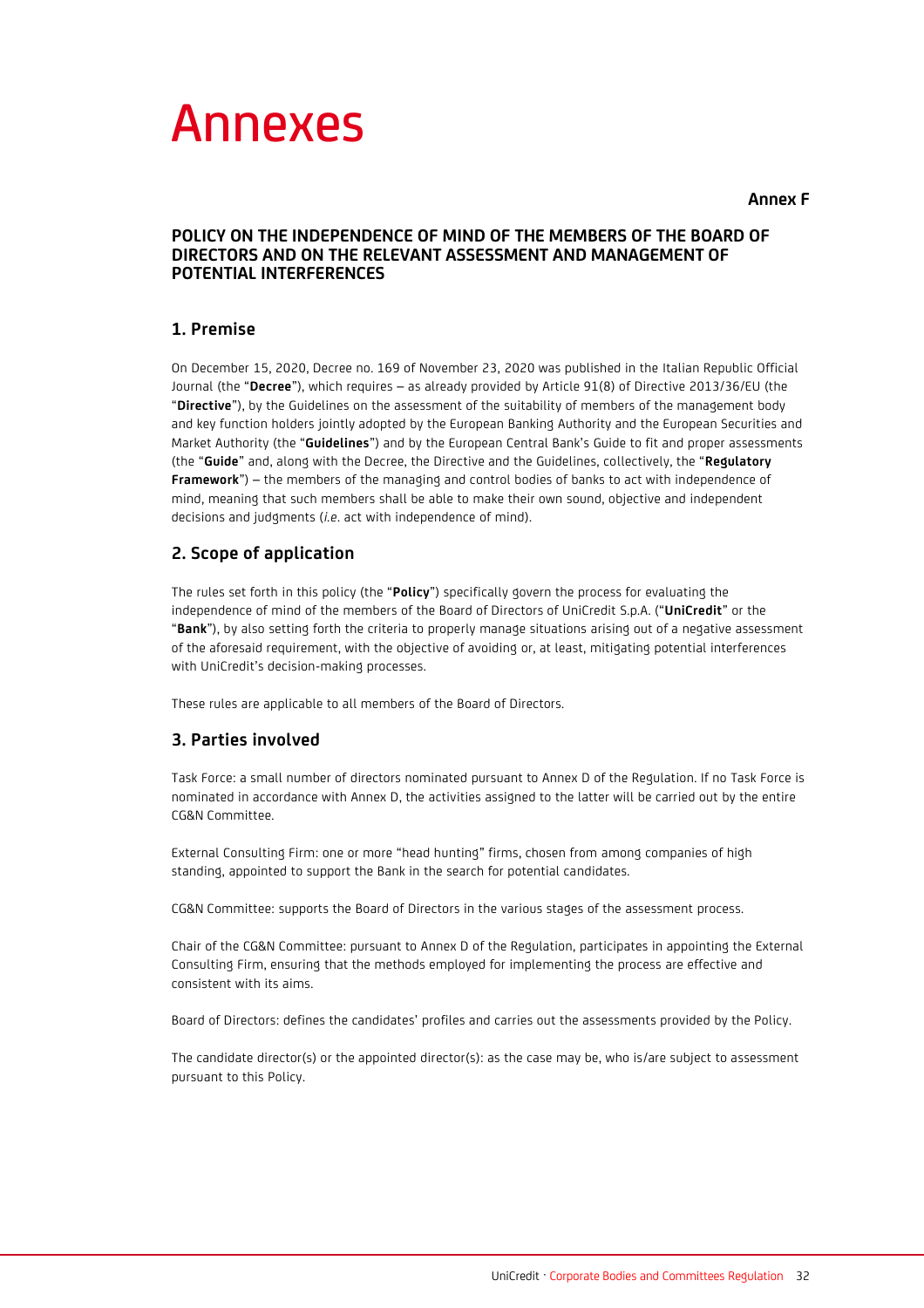# **4. The independence of mind's requirement and the situations affecting it**

All members of UniCredit Board of Directors act with full independence of mind pursuant to the Directive and the Guidelines as well as with awareness of the duties and rights inherent in their position, in the interest of a sound and prudent management of the Bank and in compliance with the law and any other applicable regulations.

Independence of mind must be satisfied both at the time of the appointment of each director and, thereafter, during the entire director's office term.

As independence of mind can be affected by conflicts of interest, UniCredit should have governance policies in place for identifying, disclosing, assessing, mitigating, managing and preventing conflicts of interest, whether actual, potential (*i.e.* reasonably foreseeable) or perceived. Measures on the management of conflicts of interest are proportionate depending on whether the conflict of interest is actual, potential, or merely perceived.

Although this Policy specifically deals with conflicts of interest in the peculiar perspective of ensuring the independence of mind of its directors under the Regulatory Framework, it is well known that the timely detection of conflicts of interest – which in many cases arise out of situations of "proximity" among people/entities or similar situations – is generally crucial for purposes of compliance with other material sets of rules as well (e.g., the discipline of related party transactions, as provided from time to time by applicable national and EU provisions including Consob and Bank of Italy regulations). Thus, this Policy must be read as one of the various instruments adopted by UniCredit to enable the proper detection of all those situations and relationships that, at different level, might jeopardize the interest of the Bank and/or of UniCredit Group.

Independence of mind can be affected by any of the following situations (the "**Relevant Situations**"):

- a) the director is the spouse not legally separated, a person bound in a civil union or de facto cohabitation, a family member or relative within the fourth degree: 1) of the Chair of the Board of Directors or of the Bank's executive officers; 2) of the managers of the Bank's main corporate functions; 3) of persons who are in the conditions set out in letters b) to e) hereinbelow;
- b) the director is a participant in the Bank (with the meaning set forth in Decree n. 169/2020);
- c) the director holds or has held in the last two years at a participant in the Bank or its subsidiaries the office as chair of the board of directors, management board or supervisory board, or as executive officer, or has held, for more than nine years in the last twelve years, the position as member of the board of directors, the supervisory board or the management board, as well as the management board at a participant in the Bank or its subsidiaries;
- d) the director has, directly or indirectly, or has had in the two years prior to taking office, self-employed or subordinate work relations, or other relationships of a financial, patrimonial or professional nature, even if not on a continuous basis, with the Bank or with its executive officers or its Chair, with companies controlled by the Bank or their members with executive responsibilities or their chairs, or with a participant in the Bank or its executive officers or its chair, suitable to affect his/her independence;
- e) the director holds or has held within the past two years one or more of the following offices:
	- (1) member of the national and European Parliament, Government, or European Commission;
	- (2) regional, provincial or municipal councilor or alderman, president of *giunta regionale*, president of province, mayor, president or component of *consiglio circoscrizionale*, president or member of the board of directors of administration of consortia between local entities, president or member of the councils or councils of unions of municipalities, member of board of directors or chair of special companies or institutions pursuant to article 114 of Legislative Decree no. 267 of 18 August 2000, mayor or councilor of metropolitan cities, president or member of the bodies of mountain or island communities, when the overlapping or contiguity between the territorial area of reference of the entity in which the above-mentioned offices are held and the territorial structure of the bank or banking group to which it belongs are such to compromise his/her independence.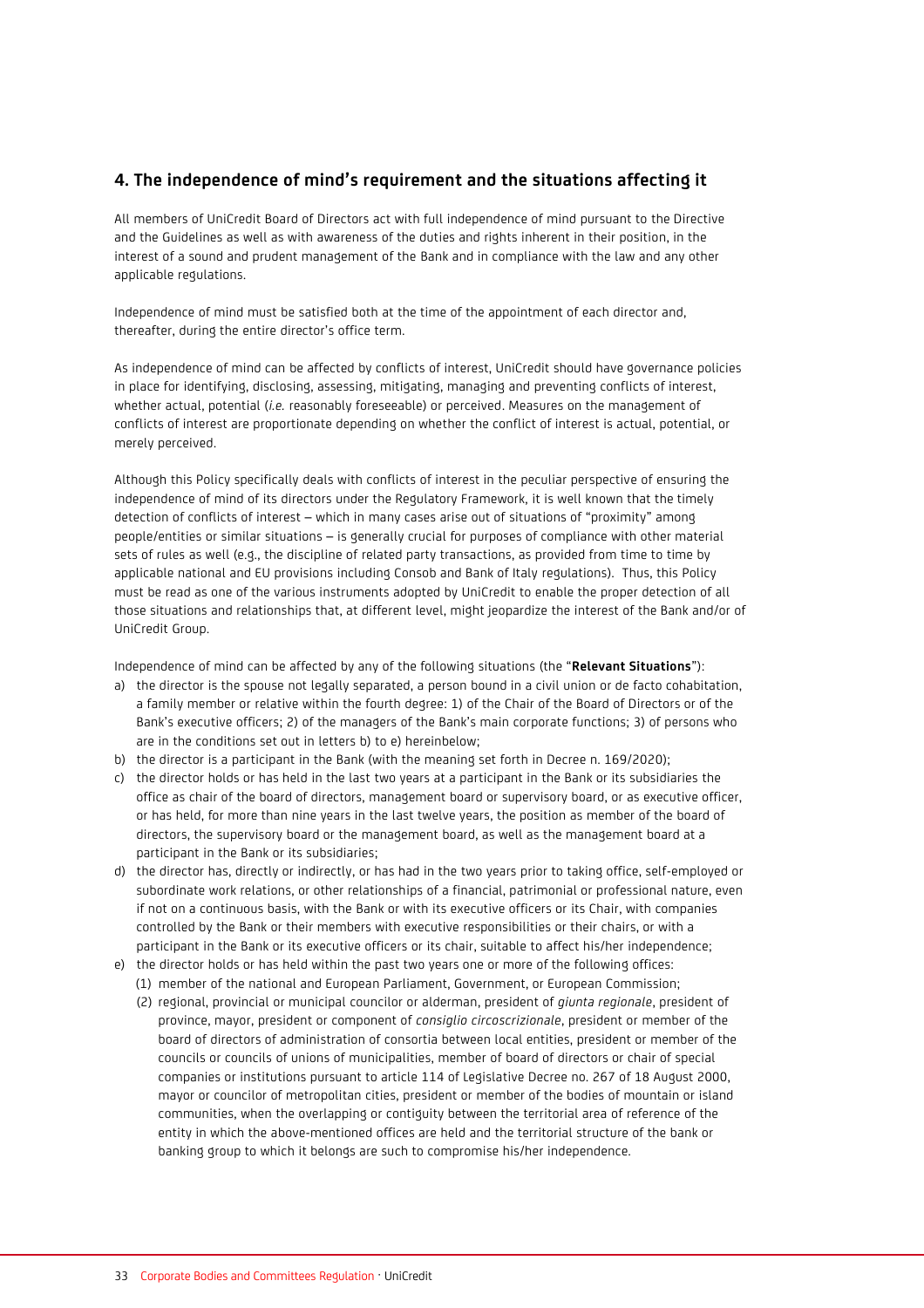# Annexes

The above list contains situations that are particularly sensitive in the perspective of ensuring the independence of mind, but it is not intended to be exhaustive: indeed, Relevant Situations may include any situation that, although not expressly indicated in the aforesaid categories, might affect directors' attitude to perform his/her duties free from any influence.

In light of the foregoing, UniCredit promotes a full-disclosure approach by all addressees of the Policy, so as to ensure the effective implementation thereof.

# **5. The assessment of independence of mind and the relevant process**

As anticipated, as the requirement of independence of mind must always be satisfied, the relevant assessment is carried out:

- at the time of the appointment of the director; and, thereafter,
- **U** during the director's office term.

These two hypotheses are governed by the Policy with specific sets of provisions contained in sections 5.1 and 5.2 below.

In its turn, section 5.1 deals with a twofold scenario, i.e. (a) the case where the appointment of the director is based on a selection process carried out by UniCredit's Board of Directors (e.g., presentation by the Board of Directors of a slot of candidates or replacement of one or more director through the co-optation procedure) (paragraph 5.1.1); and (b) all other cases (e.g. presentation of slots of candidates by shareholders) (paragraph 5.1.2).

For all scenarios, the procedural steps and actions to be implemented for purposes of preparing the assessment by the Board of Directors have been set out.

## **5.1 Assessment carried out at the time of appointment of the director**

#### **5.1.1 Directors' appointment based on the selection process carried out by the Board of Directors (Annex D of the Regulation)**

#### *5.1.1.1* **Pre-assessment procedure**

Within the framework of the process governed by Annex D of the Regulation, each candidate must submit a specific statement concerning his/her independent of mind, by also answering UniCredit's ad hoc questionnaire on independence of mind (collectively, the "**Statement**").

If the candidate holds that a Relevant Situation occurs, the Statement shall indicate the reasons why, in the candidate's opinion, the Relevant Situation does not materially affect his/her independence of mind and/or what measures he/she considers proportionate to deal with the Relevant Situation (such as, by way of example but not limited to, abstaining from voting or from attending meetings with a specific agenda).

In case a Relevant Situation pertaining to a conflict of interest which is only perceived (and, therefore, is not actual or potential) occurs, the External Consultancy Firm must provide a non-binding report on the Relevant Situation (the "**Report**"). The Report shall (i) evaluate if the conflict of interest poses a material risk which is not possible to prevent, adequately mitigate or manage and (ii) be submitted to the Task Force (or directly to the CG&N Committee if the Task force is not appointed).

When examining the short-list of candidates along with the Report (if any), the CG&N Committee as provided by Annex D of the Regulation, makes, also with the support of the Task Force (if needed) and the External Consulting Firm, a pre-assessment of the requirement of independence of mind for all candidates (without prejudice to the assessment to be made by the Board under paragraph 5.1.1.2 below).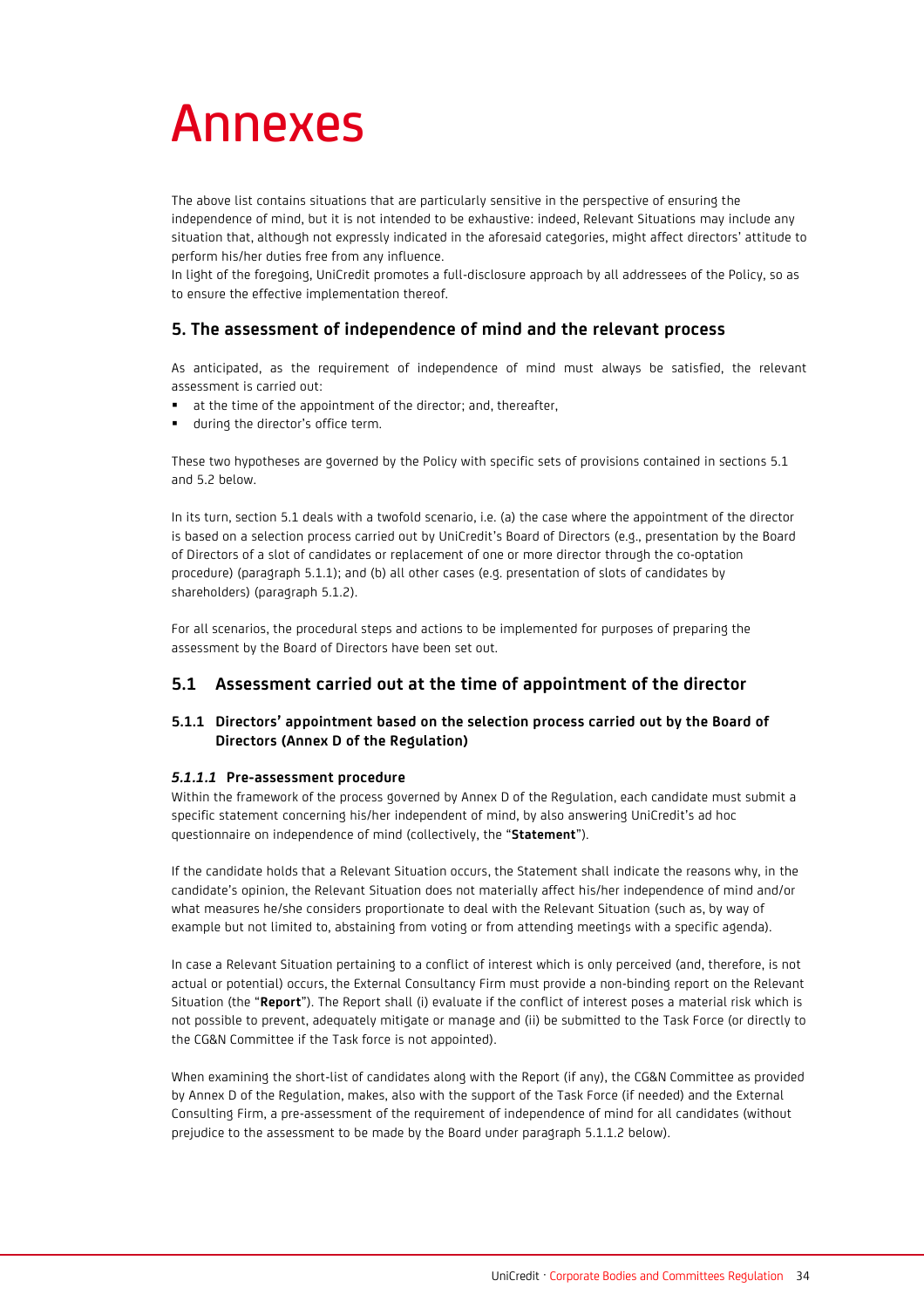#### *5.1.1.2* **Assessment by the Board of Directors**

After the preliminary exam carried out by the CG&N Committee, the Board of Directors, also with the support of the CG&N Committee itself, the Task Force (if needed) and the External Consulting Firm, shall assess the candidate's independence of mind.

The Board shall make the assessment based on the Statement and any other available information and shall verify whether the safeguards provided by legal and regulatory provisions, as well as any additional organizational or procedural measures adopted by the Bank or the candidate, are effective in counteracting the risk that any Relevant Situation may affect the independence of mind of the candidate or the decisions of the Board.

In particular, the Board of Directors makes reference to the safeguards provided for in the following rules: articles 2391 and 2391-bis of the Italian civil code and relevant implementing measures; Section IX of Title V of Book V of the Italian civil code; articles 53, paragraphs 4 and 4-quater, and 136 of Italian banking law and relevant implementing measures; article 6, paragraph 2-novies, of the Italian Consolidated Law on Finance; article 36 of law decree 6 December 2011, no. 201, converted with amendments by law 22 December 2011, no. 214.

For the purpose of this exercise, the Board of Directors shall also take into consideration both the Guidelines and the Guide; the minutes of the Board's meeting shall provide an accurate and analytical record of the assessments made as well as of the reasons why the Board of Directors holds that the Regulatory Framework's requirements and criteria are met.

#### *5.1.1.3* **Consequences of the assessment of a Relevant Situation**

Should a Relevant Situation be detected, and the existing safeguards be not deemed sufficient, the Board of Directors may:

(a) identify additional and more effective ones;

(b) modify the future specific roles to be assigned to the candidate, including any possible delegations.

If the measures above indicated are not adopted or are insufficient to eliminate the shortcomings found, the Board of Directors shall declare the candidate's exclusion from the short-list of candidates.

#### *5.1.1.4* **Review of the assessment after an appointment made under paragraph 5.1.1**

Immediately after the appointment of a director based on the process governed by paragraph 5.1.1, the Board of Directors shall review the assessment already carried out, based on further submissions by the appointed director also following specific requests by the Bank.

Should a Relevant Situation be detected, and the measures set forth in paragraph 5.1.1.3 be not adopted or be insufficient to eliminate the shortcomings found, the Board of Directors ensures that the appropriate measures are promptly undertaken.

#### **5.1.2 Appointment of directors in cases other than paragraph 5.1.1**

#### *5.1.2.1* **Pre-assessment procedure**

Where the appointment of a director is not preceded by the selection process pursuant to Annex D of the Regulation and paragraph 5.1.1 above (e.g., as far as directors appointed based on slots of candidates submitted by shareholders are concerned) and in any case of renewal of the Board even if preceded by the aforesaid selection process, the assessment of the independence in mind shall be carried out by the Board of Directors immediately after the director's appointment.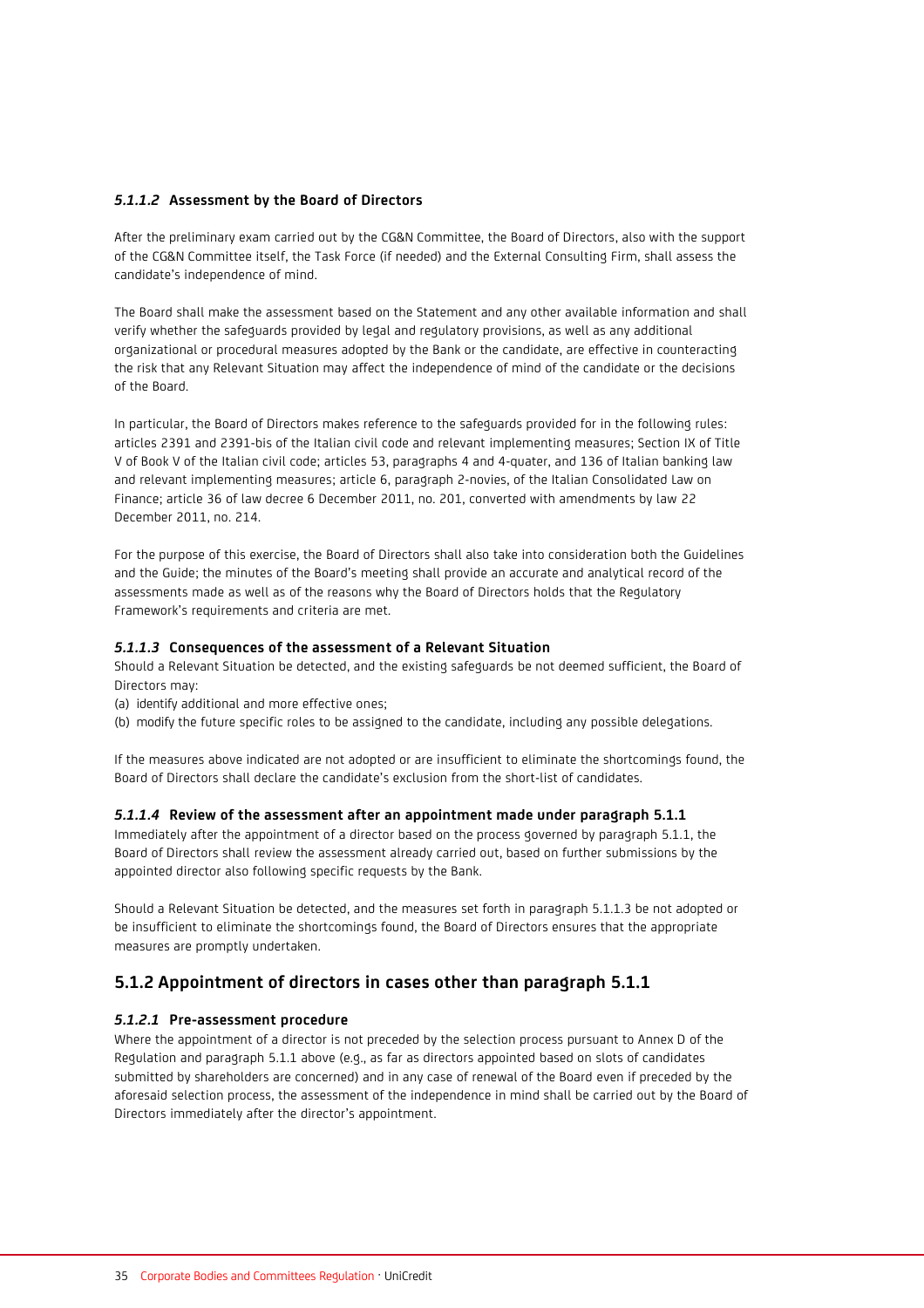# Annexes

## *5.1.2.2* **Assessment by the Board of Directors**

The Board of Directors shall carry out the assessment with the support of the CG&N Committee, and, if deemed necessary, of an external consultant, by applying the assessment criteria set forth in paragraph 5.1.1.2.

In case a Relevant Situation pertaining to a perceived conflict of interest occurs, the CG&N Committee, with the support of the external consultant, must provide the Report.

Also in this situation the Report shall (i) evaluate if the conflict of interest poses a material risk which is not possible to prevent, adequately mitigate or manage and (ii) be submitted to the Board of Directors.

## *5.1.2.3* **Consequences of the assessment of a Relevant Situation**

Should a Relevant Situation be detected, and the measures set forth in paragraph 5.1.1.3 be not adopted or be insufficient to eliminate the shortcomings found, the Board of Directors ensures that the appropriate measures are promptly undertaken.

# **5.2 Assessment and Management of the Relevant Situation during the office term**

## **5.2.1 Ad hoc assessment in case of occurrence of a Relevant Situation**

#### *5.2.1.1* **Pre-assessment procedure**

In case a Relevant Situation occurs during the director's term of office, the affected director (the "**Relevant Director**") shall promptly notify in writing the Chair of the Board of Directors (or, should the Relevant Director be the Chair, the Board of Directors directly) of the occurrence of a Relevant Situation, together with such safeguards as he/she deems sufficient to manage the conflict of interest.

The Chair shall manage so as to timely submit the issue to the Board of Directors.

Should the Relevant Director be the Chair of the Board of Directors, he/she shall immediately notify the Vice Chair and this latter shall timely submit the issue to the Board of Directors.

Any notification pursuant to this paragraph 5.2.1.1 can be made by completing the same questionnaire used for purposes of rendering the Statement.

## *5.2.1.2* **Assessment by the Board of Directors**

The Board of Directors shall assess the independence of mind of the Relevant Director – with the support of the CG&N Committee should the Relevant Director be the Chair of the Board of Directors, the Vice Chair or the Chief Executive Officer (and without prejudice to the faculty to ask for the CG&N Committee's support also in any other cases) – in light of the information and reasons provided by the Relevant Director and, if necessary, shall verify whether the safeguards are sufficient to manage the risk that the Relevant Situation may impair the Relevant Director's independence of mind.

#### *5.2.1.3* **Management of the Relevant Situation before and after the Board of Directors' assessment**

The Relevant Director may attend the meeting of the Board of Directors which shall discuss his/her position only for purposes of providing explanations about the Relevant Situation but shall not take part into the relevant discussion and voting.

Should the Relevant Director be the Chair of the Board of Directors, without prejudice to his/her attendance at the meeting for the purposes indicated in the previous sentence, the functions as chair of the meeting shall be carried out by the Vice Chair of the Board of Directors.